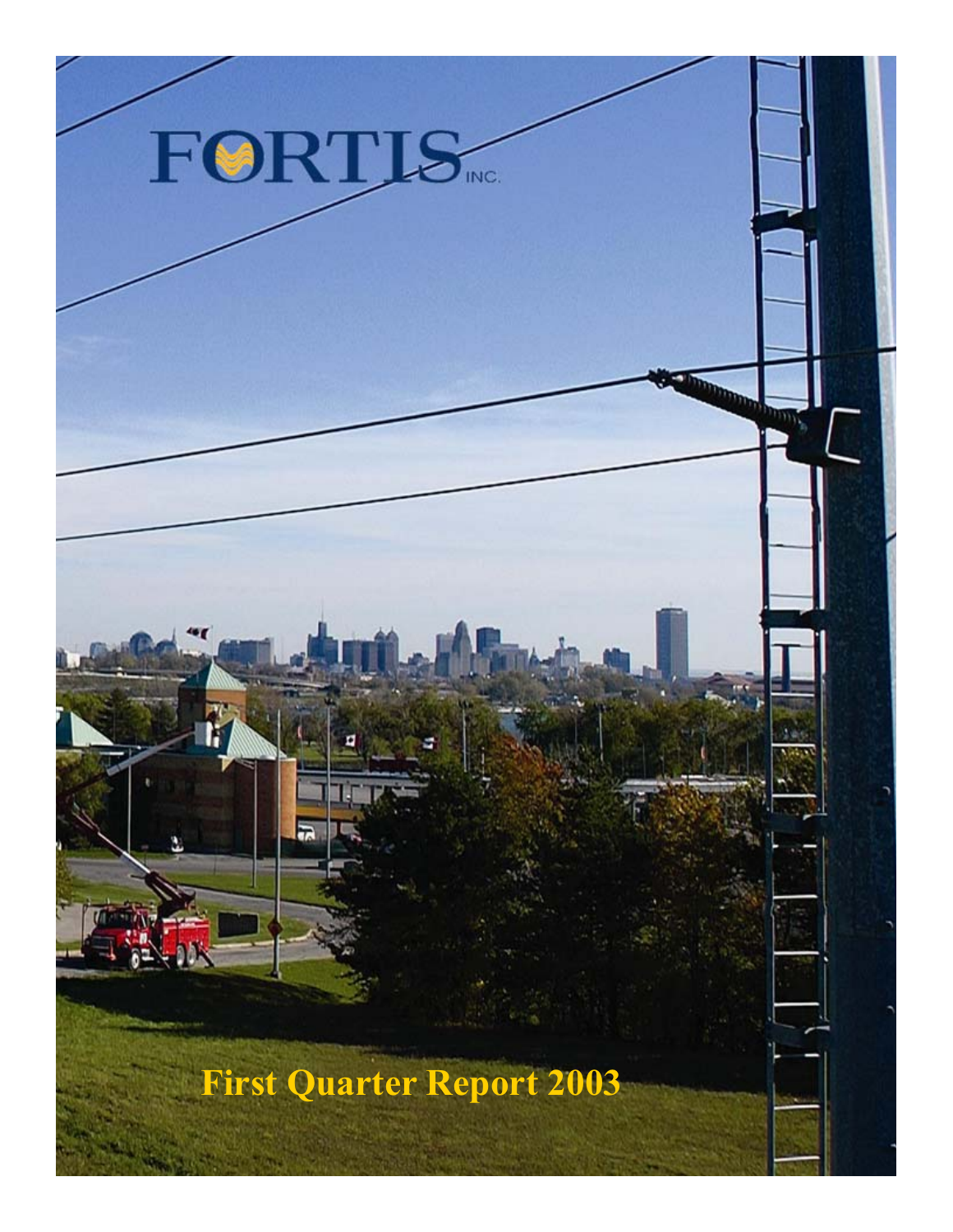

### *Dear Shareholder:*

*Fortis is pleased to deliver record first quarter earnings to our shareholders.*

*The growth in earnings was driven by the acquisition in mid-2002 of the remaining 50 per cent interest in Canadian Niagara Power and the increase in wholesale energy prices in Ontario for the first quarter of 2003 compared to the same period last year.*

*During the quarter, Fortis increased its investment in Caribbean Utilities to 38 per cent, becoming the Company's largest shareholder. The strengthening of our relationship with Caribbean Utilities continues to provide further value to both companies and our shareholders.*

*Fortis continues to expand its presence in Ontario. Subsequent to quarter end, FortisOntario acquired the operating subsidiaries of Granite Power Corporation for \$8.7 million. The utility distributes electricity to approximately 3,800 customers primarily situated in Gananoque, Ontario and generates electricity from 5 hydroelectric generating stations with a combined capacity of 6 megawatts. The acquisition of Granite Power's business demonstrates the leadership role FortisOntario continues to play in the rationalization of Ontario's electricity industry. We are confident in the capability of FortisOntario to continue to identify opportunities presented by the restructuring of the Ontario electricity market and to further expand successfully in the Province.*

*In April, the Exploits River Hydro Partnership completed installation of 6 new generating units and refurbishment of the remaining 3 units at Bishop's Falls Generating Station. All units are now fully operational.*

*Fortis is a growing company with an impressive record of successful acquisitions. Our earnings are solid and our balance sheet continues to be strengthened to support our growth.*

*H. Stanley Marshall President and Chief Executive Officer Fortis Inc.*

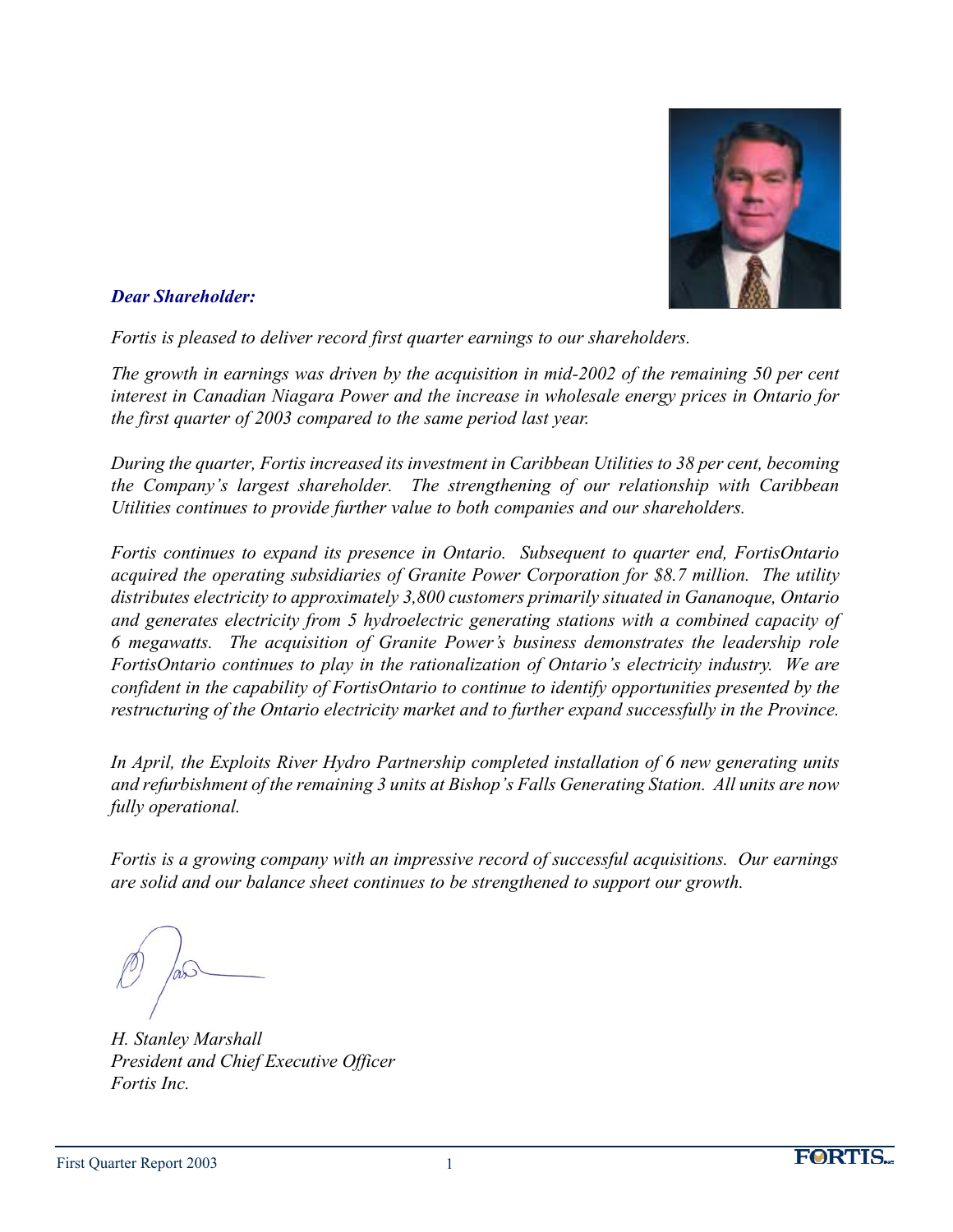| <b>Fortis Inc.</b><br><b>Financial Highlights</b><br><b>Quarter Ended March 31</b>                                                                                                                                                                                                                                                                                                                                                                                                                                                                                                                                                                                                                                                                                                                                                                                                                                                                                                                                                                                                                                                                                                                                                                                                                               |                           |                         |  |
|------------------------------------------------------------------------------------------------------------------------------------------------------------------------------------------------------------------------------------------------------------------------------------------------------------------------------------------------------------------------------------------------------------------------------------------------------------------------------------------------------------------------------------------------------------------------------------------------------------------------------------------------------------------------------------------------------------------------------------------------------------------------------------------------------------------------------------------------------------------------------------------------------------------------------------------------------------------------------------------------------------------------------------------------------------------------------------------------------------------------------------------------------------------------------------------------------------------------------------------------------------------------------------------------------------------|---------------------------|-------------------------|--|
| (\$000s, except per share amounts)                                                                                                                                                                                                                                                                                                                                                                                                                                                                                                                                                                                                                                                                                                                                                                                                                                                                                                                                                                                                                                                                                                                                                                                                                                                                               | 2003                      | 2002                    |  |
| Revenue                                                                                                                                                                                                                                                                                                                                                                                                                                                                                                                                                                                                                                                                                                                                                                                                                                                                                                                                                                                                                                                                                                                                                                                                                                                                                                          | 235,429                   | 182,756                 |  |
| Cash flow from operations <sup>(1)</sup>                                                                                                                                                                                                                                                                                                                                                                                                                                                                                                                                                                                                                                                                                                                                                                                                                                                                                                                                                                                                                                                                                                                                                                                                                                                                         | 38,003                    | 32,875                  |  |
| Earnings applicable to common shares                                                                                                                                                                                                                                                                                                                                                                                                                                                                                                                                                                                                                                                                                                                                                                                                                                                                                                                                                                                                                                                                                                                                                                                                                                                                             | 19,961                    | 14,994                  |  |
| Earnings per common share (\$)                                                                                                                                                                                                                                                                                                                                                                                                                                                                                                                                                                                                                                                                                                                                                                                                                                                                                                                                                                                                                                                                                                                                                                                                                                                                                   | 1.16                      | 1.00                    |  |
|                                                                                                                                                                                                                                                                                                                                                                                                                                                                                                                                                                                                                                                                                                                                                                                                                                                                                                                                                                                                                                                                                                                                                                                                                                                                                                                  |                           |                         |  |
|                                                                                                                                                                                                                                                                                                                                                                                                                                                                                                                                                                                                                                                                                                                                                                                                                                                                                                                                                                                                                                                                                                                                                                                                                                                                                                                  |                           | <b>Revenue (\$000s)</b> |  |
|                                                                                                                                                                                                                                                                                                                                                                                                                                                                                                                                                                                                                                                                                                                                                                                                                                                                                                                                                                                                                                                                                                                                                                                                                                                                                                                  | 2003                      | 2002                    |  |
| Newfoundland Power                                                                                                                                                                                                                                                                                                                                                                                                                                                                                                                                                                                                                                                                                                                                                                                                                                                                                                                                                                                                                                                                                                                                                                                                                                                                                               | 124,578                   | 115,424                 |  |
| FortisOntario <sup>(2)</sup>                                                                                                                                                                                                                                                                                                                                                                                                                                                                                                                                                                                                                                                                                                                                                                                                                                                                                                                                                                                                                                                                                                                                                                                                                                                                                     | 42,160                    | 8,560                   |  |
| Maritime Electric <sup>(3)</sup>                                                                                                                                                                                                                                                                                                                                                                                                                                                                                                                                                                                                                                                                                                                                                                                                                                                                                                                                                                                                                                                                                                                                                                                                                                                                                 | 24,975                    | 25,099                  |  |
| <b>Belize Electricity</b>                                                                                                                                                                                                                                                                                                                                                                                                                                                                                                                                                                                                                                                                                                                                                                                                                                                                                                                                                                                                                                                                                                                                                                                                                                                                                        | 17,297                    | 18,158                  |  |
| Belize Electric ("BECOL")                                                                                                                                                                                                                                                                                                                                                                                                                                                                                                                                                                                                                                                                                                                                                                                                                                                                                                                                                                                                                                                                                                                                                                                                                                                                                        | 2,074                     | 2,821                   |  |
| <b>Fortis Properties</b>                                                                                                                                                                                                                                                                                                                                                                                                                                                                                                                                                                                                                                                                                                                                                                                                                                                                                                                                                                                                                                                                                                                                                                                                                                                                                         | 23,603                    | 18,261                  |  |
|                                                                                                                                                                                                                                                                                                                                                                                                                                                                                                                                                                                                                                                                                                                                                                                                                                                                                                                                                                                                                                                                                                                                                                                                                                                                                                                  |                           |                         |  |
|                                                                                                                                                                                                                                                                                                                                                                                                                                                                                                                                                                                                                                                                                                                                                                                                                                                                                                                                                                                                                                                                                                                                                                                                                                                                                                                  | <b>Energy Sales (GWh)</b> |                         |  |
|                                                                                                                                                                                                                                                                                                                                                                                                                                                                                                                                                                                                                                                                                                                                                                                                                                                                                                                                                                                                                                                                                                                                                                                                                                                                                                                  | 2003                      | 2002                    |  |
| Newfoundland Power                                                                                                                                                                                                                                                                                                                                                                                                                                                                                                                                                                                                                                                                                                                                                                                                                                                                                                                                                                                                                                                                                                                                                                                                                                                                                               | 1,647                     | 1,585                   |  |
| FortisOntario <sup>(2)</sup>                                                                                                                                                                                                                                                                                                                                                                                                                                                                                                                                                                                                                                                                                                                                                                                                                                                                                                                                                                                                                                                                                                                                                                                                                                                                                     | 494                       | 155                     |  |
| Maritime Electric <sup>(3)</sup>                                                                                                                                                                                                                                                                                                                                                                                                                                                                                                                                                                                                                                                                                                                                                                                                                                                                                                                                                                                                                                                                                                                                                                                                                                                                                 | 268                       | 285                     |  |
| <b>Belize Electricity</b>                                                                                                                                                                                                                                                                                                                                                                                                                                                                                                                                                                                                                                                                                                                                                                                                                                                                                                                                                                                                                                                                                                                                                                                                                                                                                        | 68                        | 62                      |  |
| <b>BECOL</b>                                                                                                                                                                                                                                                                                                                                                                                                                                                                                                                                                                                                                                                                                                                                                                                                                                                                                                                                                                                                                                                                                                                                                                                                                                                                                                     | 9                         | 12                      |  |
| (1)<br>Before working capital adjustments.<br>FortisOntario includes the operations of Canadian Niagara Power Company Limited ("Canadian Niagara Power") and Cornwall Street Railway,<br>(2)<br>Light and Power Company Limited ("Cornwall Electric"). Fortis acquired the remaining 50 per cent interest in Canadian Niagara Power on<br>July 1, 2002. The Corporation's initial 50 per cent interest is reported on a proportionate consolidation basis up to July 1, 2002. Fortis' utility<br>investments in Ontario are referred to as FortisOntario. Effective May1,2002, FortisOntario's distribution and generation businesses were separated<br>as required by restructuring of the Ontario electricity market. FortisOntario's unregulated generation business now sells its production entirely into<br>the Ontario market and its regulated distribution business meets its sales requirements from power purchased from the market. Prior to May 1, 2002,<br>FortisOntario's generation business supplied power directly to its distribution customers. Gross revenue and energy sales are reported at 100 per cent<br>for Canadian Niagara Power and from October17,2002, date of acquisition, for Cornwall Electric.<br>Results of Maritime Electric include operations of FortisUS Energy.<br>(3) |                           |                         |  |

*Note: Financial information in this release is presented in Canadian dollars unless otherwise specified.*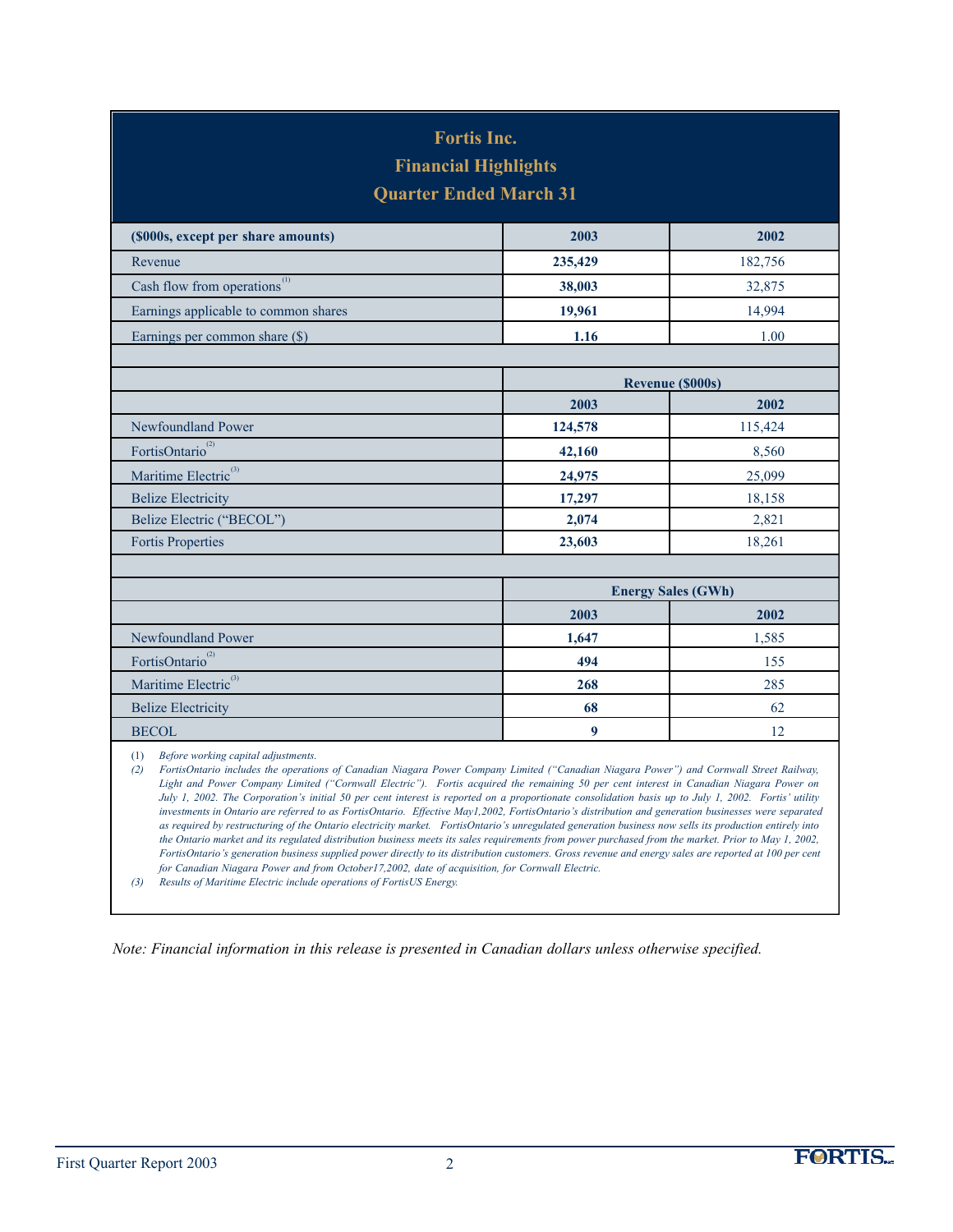Earnings for the first quarter were \$20.0 million compared to \$15.0 million for the same period last year. Earnings per common share for the first quarter grew 16 per cent to \$1.16 from \$1.00 per common share for the same period last year. Revenue for the first quarter increased 28.8 per cent to \$235.4 million from \$182.8 million for the same period last year. The overall growth in earnings for the quarter contributed to an increase of \$5.1 million in cash from operations compared to the same period last year.

The increases in earnings and revenue were primarily attributable to contributions arising from the acquisition of the remaining 50 per cent interest in Canadian Niagara Power and the increase in wholesale energy prices in Ontario for the first quarter of 2003 compared to the same period last year.

The purchase of several income-producing properties by Fortis Properties in 2002 and a reduction in corporate expense also positively impacted first quarter results.

Compared to the same period last year, revenues and earnings of Fortis'foreign subsidiaries were reduced by depreciation of the United States dollar relative to the Canadian dollar. The Corporation's net exposure to foreign exchange rates contributed to an overall reduction of approximately \$0.01 per common share for the first quarter of 2003 compared to the same period last year.

In April 2003, FortisOntario acquired the operating subsidiaries of Granite Power Corporation (collectively, "Granite Power") for \$8.7 million. Granite Power distributes electricity to approximately 3,800 customers primarily situated in Gananoque, Ontario and generates electricity from 5 hydroelectric generating stations with a combined capacity of 6 megawatts ("MW").

The following table outlines Fortis' segmented results for the first quarter of 2003 compared to the same period last year.

| <b>Fortis Inc.</b><br><b>Earnings Contributions</b><br><b>Unaudited</b><br><b>Quarter Ended March 31</b> |       |             |
|----------------------------------------------------------------------------------------------------------|-------|-------------|
| (\$ millions)                                                                                            | 2003  | 2002        |
| <b>Earnings (Loss)</b>                                                                                   |       |             |
| Newfoundland Power                                                                                       | 9.8   | 10.3        |
| FortisOntario                                                                                            | 5.2   | $1.1^{(1)}$ |
| Maritime Electric <sup>(2)</sup>                                                                         | 1.8   | 1.7         |
| <b>Belize Electricity</b>                                                                                | 1.1   | 1.3         |
| <b>BECOL</b>                                                                                             | (0.8) | 0.0         |
| Caribbean Utilities                                                                                      | 2.3   | 1.2         |
| <b>Fortis Properties</b>                                                                                 | 1.2   | 0.9         |
| Corporate                                                                                                | (0.6) | (1.5)       |
| Earnings applicable to common shares                                                                     | 20.0  | 15.0        |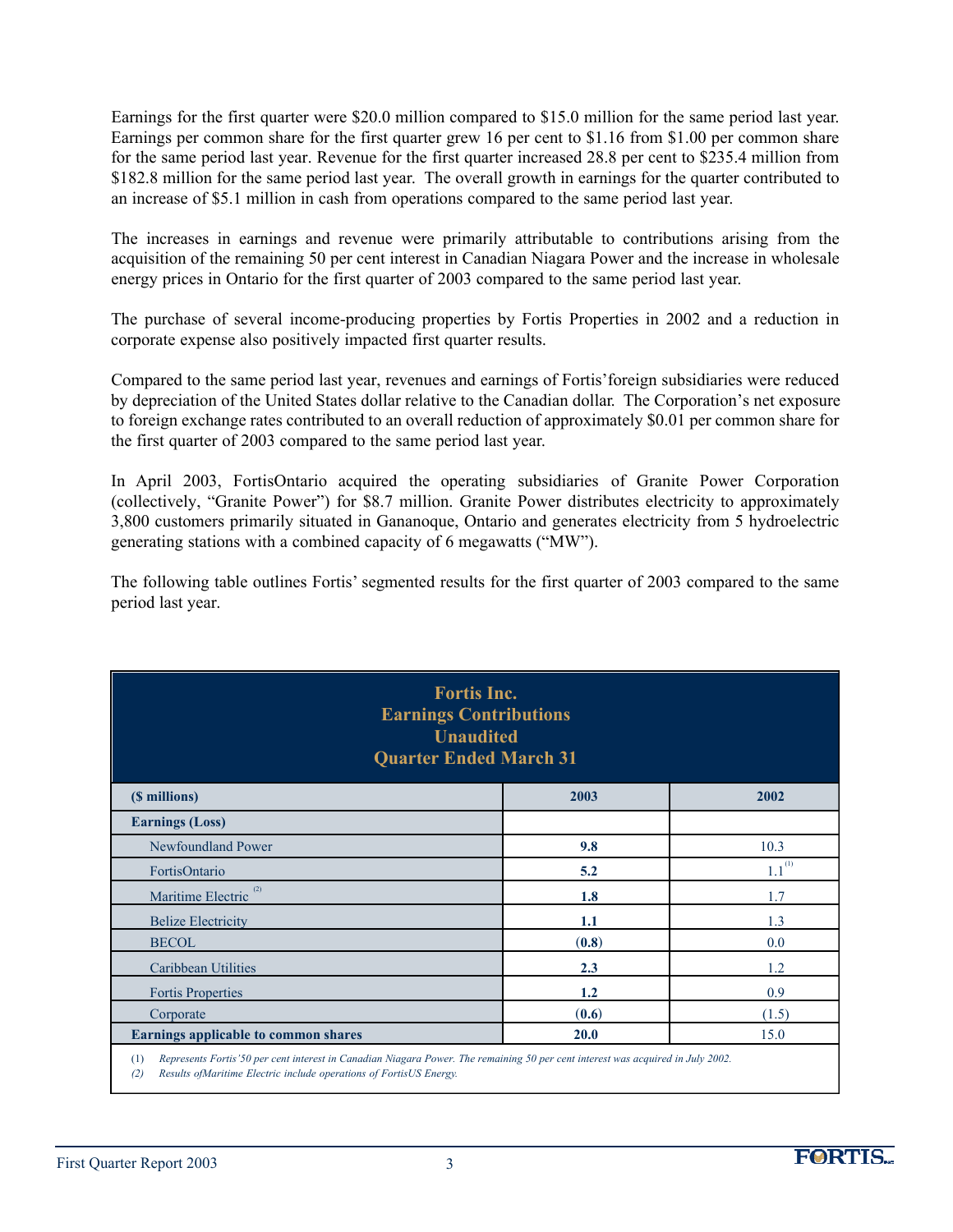# **UTILITY OPERATIONS**

#### **Newfoundland Power**

| <b>Newfoundland Power</b><br><b>Financial Highlights</b><br><b>Unaudited</b><br><b>Quarter Ended March 31</b> |       |       |  |
|---------------------------------------------------------------------------------------------------------------|-------|-------|--|
|                                                                                                               | 2003  | 2002  |  |
| <b>Energy Sales (GWh)</b>                                                                                     | 1,647 | 1,585 |  |
| (\$ Millions)                                                                                                 |       |       |  |
| Revenue                                                                                                       | 124.6 | 115.4 |  |
| <b>Energy Supply Costs</b>                                                                                    | 74.9  | 67.5  |  |
| <b>Operating Expenses</b>                                                                                     | 14.6  | 13.0  |  |
| Amortization                                                                                                  | 11.6  | 11.2  |  |
| <b>Finance Charges</b>                                                                                        | 7.5   | 6.6   |  |
| 6.2<br>6.8<br>Corporate Taxes and Non-controlling Interest                                                    |       |       |  |
| <b>Earnings Contribution</b><br>9.8<br>10.3                                                                   |       |       |  |

*Earnings:* Newfoundland Power's earnings for the first quarter were \$9.8 million compared to \$10.3 million for the same period last year. The decrease is the result of increased operating expenditures, amortization and finance charges, partially offset by the contribution from increased electricity sales.

*Energy Sales:* Energy sales were 1,647 GWh, a 3.9 per cent increase compared to the same period last year. The Company's residential energy sales increased 4.1 per cent as a result of an increase in both the number of customers and average use. Commercial energy sales increased 3.5 per cent compared to the same period last year, primarily the result of an increase in average use.

*Revenue:* Revenue was \$124.6 million compared to \$115.4 million for the same period last year. The increase was attributable to both higher energy sales and a 3.68 per cent electricity rate increase effective September 2002. The rate increase resulted from a flow through of increased purchased power costs from Newfoundland and Labrador Hydro ("Newfoundland Hydro").

Newfoundland Power's current 2003 electricity rates are interim in nature and are subject to final approval by the Newfoundland and Labrador Board of Commissioners of Public Utilities as part of the Company's outstanding 2003 General Rate Application ("GRA"). A final determination of electricity rates is not expected until the end of the second quarter or early in the third quarter of 2003.

*Energy Supply Costs:* Energy supply costs were \$74.9 million, an 11 per cent increase over the same period last year. This increase was due to both higher energy sales and a 6.5 per cent increase in the purchase power rate from Newfoundland Hydro.

*Operating Expenses:* Operating expenses were \$14.6 million compared to \$13.0 million for the same period last year. The increase was due wholly to higher regulatory costs associated with the GRA, an increase in pension expense due to negative performance of pension plan assets in 2002 and an increase in costs related to severe storms during the first quarter of 2003.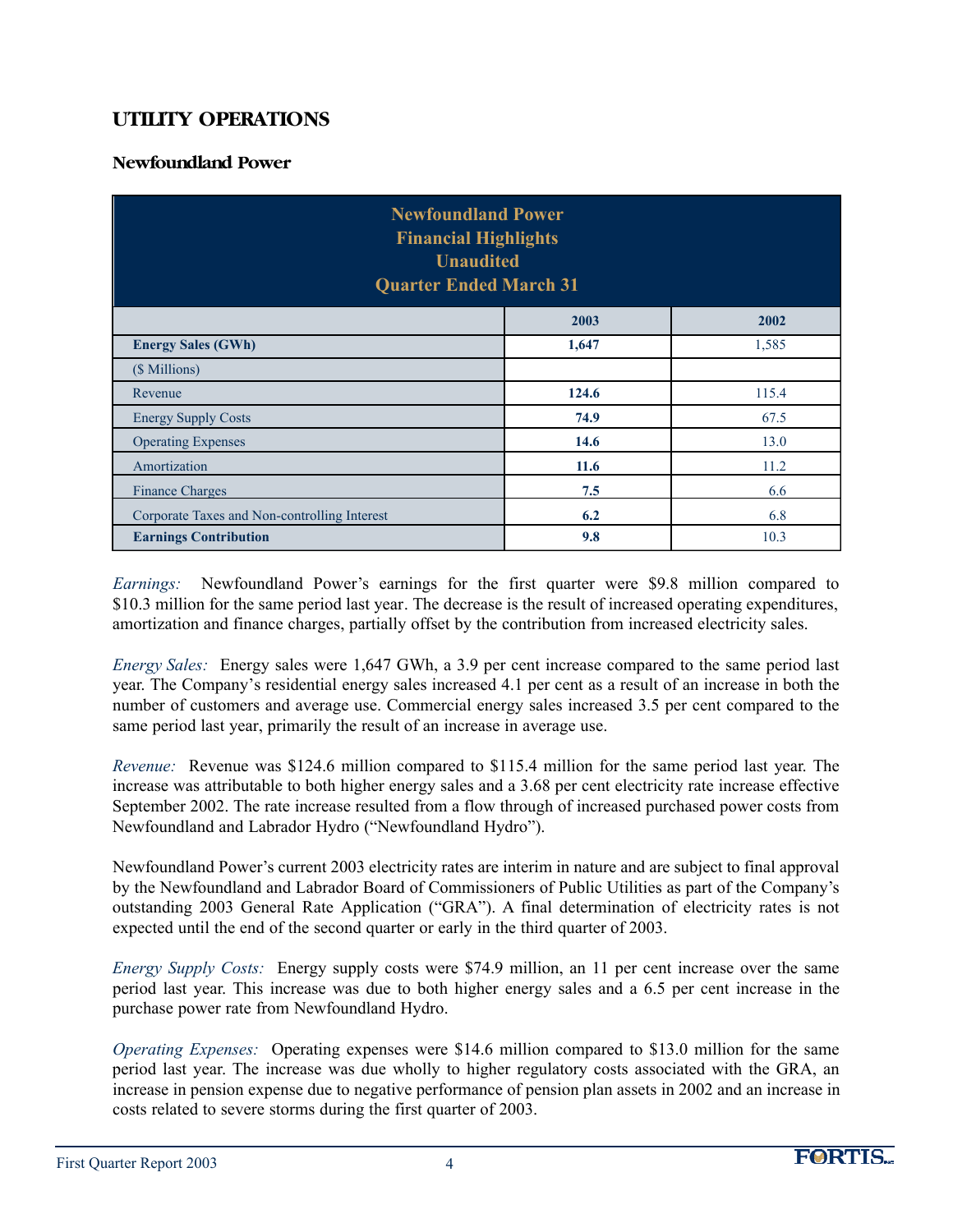*Amortization Expense:* Amortization expense increased by \$0.4 million to \$11.6 million due to the Company's increased investment in its electricity system and its ongoing purchase of joint use poles from Aliant Telecom Inc.

*Finance Charges:* Finance charges were \$7.5 million, a \$0.9 million increase over the same quarter last year. In the fourth quarter of 2002, Newfoundland Power raised \$75 million through the issue of a new series of 30-year, 7.52 per cent First Mortgage Sinking Fund Bonds. The funds were used to repay lower rate short-term borrowings, resulting in an increase in finance charges.

#### **FortisOntario**

FortisOntario includes the operations of both Canadian Niagara Power and Cornwall Electric. Fortis acquired the remaining 50 per cent interest in Canadian Niagara Power on July 1, 2002 and, on October 17, 2002, the Corporation acquired a 100 per cent interest in Cornwall Electric. Fortis' initial 50 per cent interest in Canadian Niagara Power is reported on a proportionate consolidation basis up to July 1, 2002. Subsequent to quarter end, Fortis' utility investments in Ontario were reorganized and operations continue under FortisOntario Inc., a wholly owned subsidiary of Fortis Inc.

The Ontario electricity market was restructured in 2002. On May 1, 2002, FortisOntario's distribution and generation businesses were separated as required by the restructuring. The Company's unregulated generation business now sells its entire production into the Ontario market and its regulated distribution business meets its sales requirements with power purchased from the market. Prior to May 1, 2002, FortisOntario's generation business supplied power directly to its distribution customers. Its remaining generation was then sold into the wholesale market in New York. As a result of the acquisitions completed in 2002, increases in wholesale energy prices and the market restructuring, energy sales, revenue and energy supply costs are significantly higher this quarter compared to the same period last year.

The following table summarizes FortisOntario's energy sales and earnings for the first quarter. To enhance comparability, energy sales, revenue and earnings for 2002 are reported at 100 per cent for Canadian Niagara Power while information for Cornwall Electric is provided from the date of acquisition only.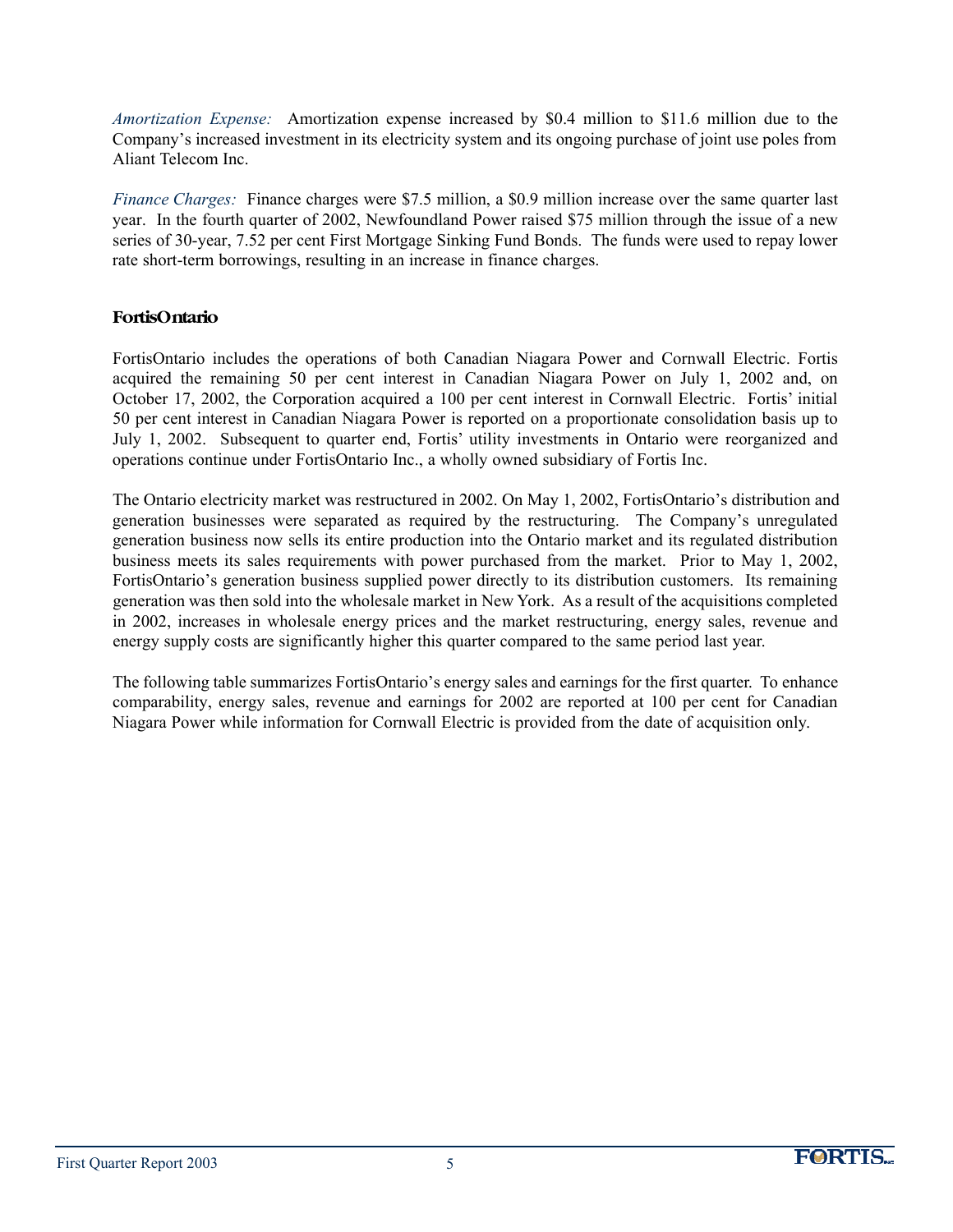| <b>FortisOntario</b><br><b>Financial Highlights</b><br><b>Unaudited</b><br><b>Quarter Ended March 31</b> |                                                |                |        |               |  |
|----------------------------------------------------------------------------------------------------------|------------------------------------------------|----------------|--------|---------------|--|
|                                                                                                          | <b>Energy Sales</b><br><b>Revenue/Earnings</b> |                |        |               |  |
|                                                                                                          |                                                | (GWh)          |        | (\$ millions) |  |
|                                                                                                          | 2003                                           | $2002^{(1)}$   | 2003   | $2002^{(1)}$  |  |
| <b>Wholesale Sales</b>                                                                                   | 161                                            | 85             | 12.2   | 3.0           |  |
| <b>Distribution Sales</b>                                                                                | 333                                            | 70             | 26.9   | 5.4           |  |
| <b>Transmission Sales</b>                                                                                | $\overline{\phantom{a}}$                       | $\overline{a}$ | 1.3    |               |  |
| Other Revenue <sup>(2)</sup>                                                                             | $\overline{\phantom{a}}$                       |                | 1.8    | 0.2           |  |
| <b>Total Sales/Revenue (Gross)</b>                                                                       | 494                                            | 155            | 42.2   | 8.6           |  |
| <b>Energy Supply</b>                                                                                     | (331)                                          | $\sim$         | (22.1) |               |  |
| <b>Total Sales/Revenue (Net)</b>                                                                         | 163                                            | 155            | 20.1   | 8.6           |  |
|                                                                                                          |                                                |                |        |               |  |
| <b>Operating Expenses</b>                                                                                |                                                |                | 6.7    | 3.9           |  |
| Amortization                                                                                             |                                                |                | 2.5    | 0.8           |  |
| <b>Finance Charges</b>                                                                                   |                                                |                | 2.3    | 0.4           |  |
| <b>Corporate Taxes</b>                                                                                   |                                                |                | 3.4    | 1.3           |  |
| <b>Earnings Contribution</b>                                                                             |                                                |                | 5.2    | $2.2^{\circ}$ |  |

*<sup>(1)</sup> Energy sales, revenue and earnings for 2002 are reported at 100 per cent for Canadian Niagara Power while information for Cornwall Electric is provided from date of acquisition only. The earnings contribution reported by Fortis in 2002 was 50 per cent of this amount (\$1.1 million).*

*(2) Includes interest on investments, gains/losses on disposals, foreign exchange, heating and miscellaneous energy sales.* 

*Earnings:* FortisOntario's contribution to earnings was \$5.2 million compared to \$1.1 million in 2002. The growth in earnings results from the acquisition of the remaining 50 per cent interest in Canadian Niagara Power and increased wholesale energy prices in Ontario. Earnings were partially offset by the amortization of water rights which commenced upon the acquisition of the remaining 50 per cent of Canadian Niagara Power.

*Energy Sales:* Energy sales were 494 GWh compared to 155 GWh for the same period last year. The increase in wholesale energy sales arises from the restructuring of the Ontario electricity market. The increase in distribution energy sales relates to sales made by Port Colborne Hydro and Cornwall Electric.

*Revenue:* Revenue from wholesale energy sales was \$12.2 million compared to \$3.0 million for the first quarter of 2002. The increase was due to the increase in energy sales as well as the increase in average price received. The average price received was \$75.50 per megawatt hour ("MWh") compared to \$36.00 per MWh in the first quarter of 2002.

Revenue from distribution sales was \$26.9 million compared to \$5.4 million for the same quarter of 2002. The increase was a result of distribution sales at Port Colborne Hydro and Cornwall Electric.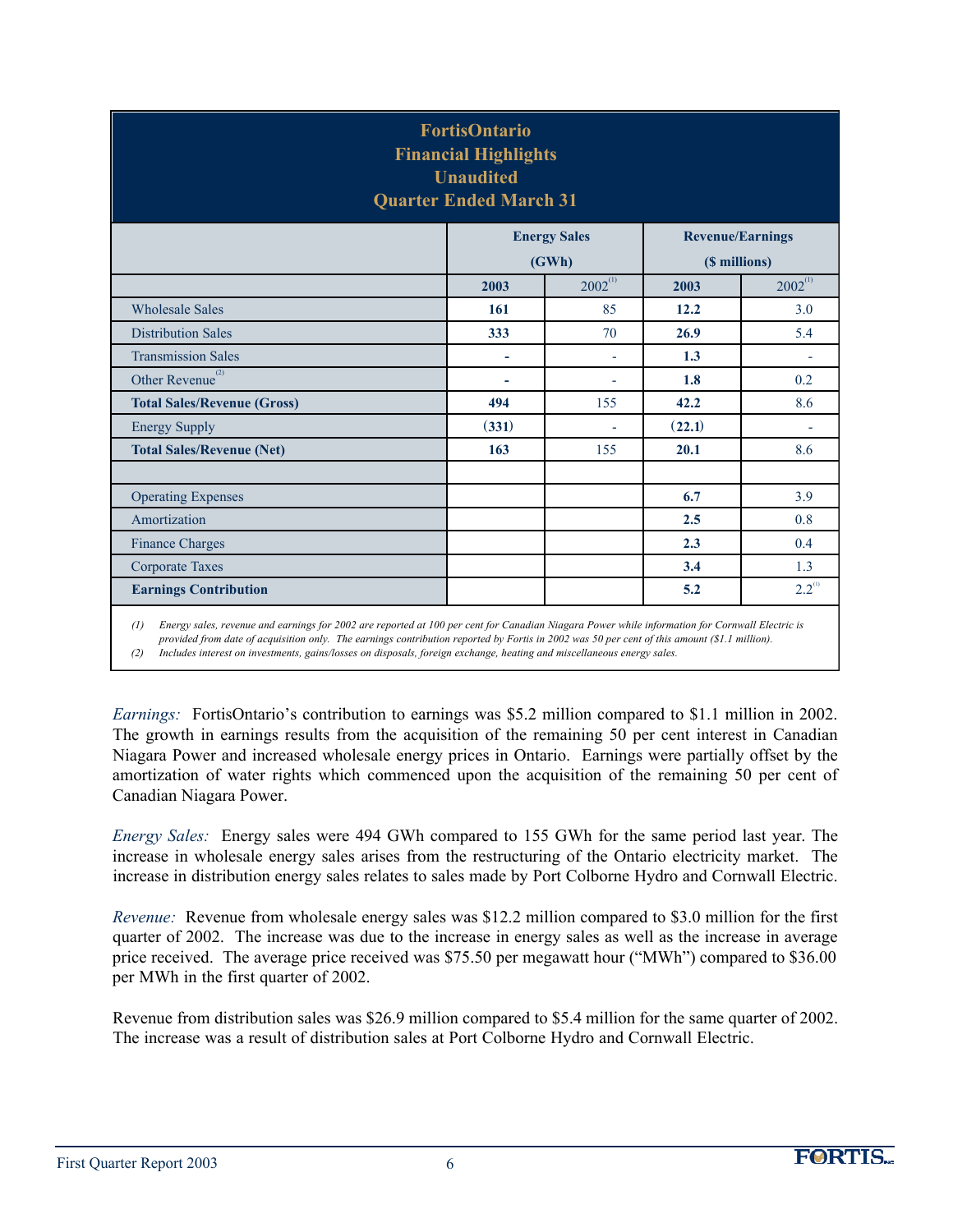Revenue from transmission services for the first quarter was \$1.3 million. As a result of the restructuring of the Ontario electricity market, FortisOntario now derives revenue from its portion of transmission assets in the Province.

Other revenue was \$1.8 million compared to \$0.2 million for the same period last year. The increase primarily related to heating sales from the Cornwall District Heating cogeneration facility, which was acquired with Cornwall Electric in the fourth quarter of 2002.

*Energy Supply Costs:* Energy supply costs were \$22.1 million in 2003 whereas there was no expense associated with purchased power in the same period last year. Canadian Niagara Power purchases its power from the Independent Market Operator to supply its distribution businesses in Fort Erie and Port Colborne. In 2002, distribution sales were fully supplied from the entitlement associated with the Rankine Generating Plant. Cornwall Electric purchases most of its power from Hydro Quebec.

*Operating Expenses:* Operating expenses were \$6.7 million compared to \$3.9 million for the same period last year. The operating expenses of Port Colborne Hydro and Cornwall Electric accounted for most of this increase.

*Amortization Expense:* The increase in amortization expense was associated with the operations of Cornwall Electric and the amortization of water rights.

*Finance Charges:* The \$1.9 million increase in finance charges resulted from debt acquired with Cornwall Electric.

| <b>Maritime Electric</b><br><b>Financial Highlights</b><br><b>Unaudited</b><br><b>Quarter Ended March 31</b> |       |       |  |
|--------------------------------------------------------------------------------------------------------------|-------|-------|--|
|                                                                                                              | 2003  | 2002  |  |
| <b>Maritime Electric Energy Sales (GWh)</b>                                                                  | 250.8 | 255.9 |  |
| <b>FortisUS Energy Sales (GWh)</b>                                                                           | 17.3  | 29.4  |  |
| (\$ Millions)                                                                                                |       |       |  |
| Revenue                                                                                                      | 25.0  | 25.1  |  |
| <b>Energy Supply Costs</b>                                                                                   | 13.7  | 13.7  |  |
| <b>Operating Expenses</b>                                                                                    | 3.3   | 3.3   |  |
| Amortization                                                                                                 | 2.4   | 2.5   |  |
| <b>Finance Charges</b>                                                                                       | 2.4   | 2.5   |  |
| Corporate Taxes                                                                                              | 1.4   | 1.4   |  |
| <b>Earnings Contribution</b>                                                                                 | 1.8   | 1.7   |  |

### **Maritime Electric**<sup>(1)</sup>

*Earnings:* Net earnings for the quarter were \$1.8 million, comparable to the same period last year.

<sup>(1)</sup> Unless otherwise stated, results of Maritime Electric include operations of FortisUS Energy.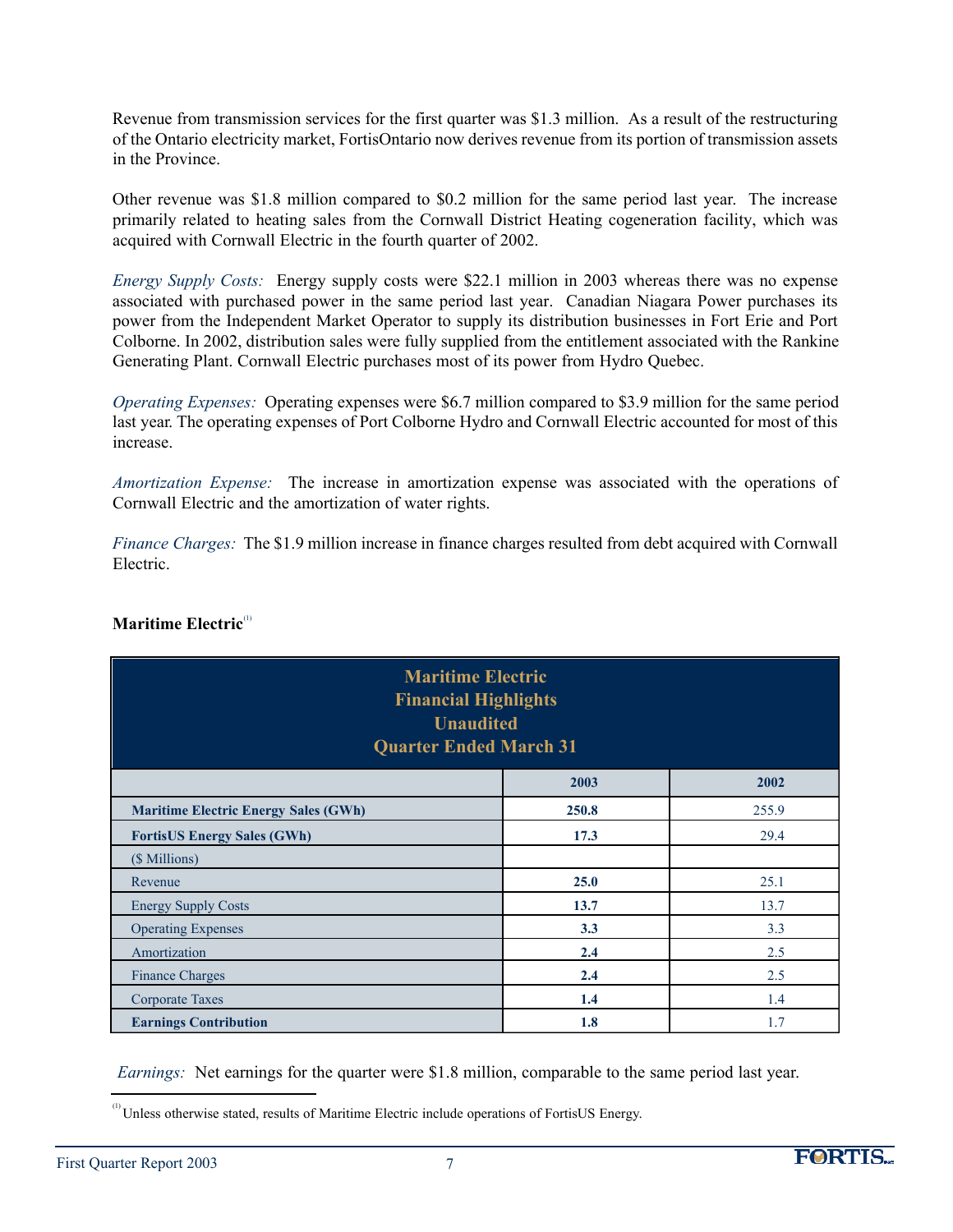*Energy Sales:* Energy sales on Prince Edward Island were 250.8 GWh, 2 per cent lower than energy sales for the same period last year. The modest decrease was due to the departure of the City of Summerside as a wholesale customer on April 1, 2002, which contributed 26.2 GWh in the first quarter last year. Otherwise, residential sales increased 9.5 per cent and commercial sales increased 8.9 per cent compared to the same quarter last year. The increase in residential sales was due to an increase in average use and the increase in commercial sales was primarily the result of increased consumption by potato processors*.*

Energy sales for FortisUS Energy were 17.3 GWh compared to 29.4 GWh for the same period last year. The decrease in production was due to colder-than-normal weather conditions which led to significant freezing in the watershed area.

*Revenue:* Revenue was \$25.0 million compared to \$25.1 million for the same period last year. The loss in revenue from the City of Summerside was partially offset by the increase in both residential and commercial sales. Also, the Company derived transmission revenues from Emera Inc. ("Emera"), current service provider to the City of Summerside, for the use of Maritime Electric's transmission system. Lower production at FortisUS Energy was offset by higher wholesale energy prices which averaged US\$45.42 per MWh for the first quarter compared to US\$24.15 per MWh for the same period last year.

*Energy Supply Costs:* Maritime Electric purchases the majority of its energy from New Brunswick Power Corporation ("NB Power") and Emera through several energy purchase agreements. Despite the reduction in quarterly energy sales, energy expenses were the same as the first quarter of last year, resulting from increased oil prices and increased operational costs associated with NB Power's Dalhousie Plant. Also, NB Power's Point Lepreau Plant was out of service for several days, requiring Maritime Electric to purchase more expensive replacement energy.

| <b>Belize Electricity</b><br><b>Financial Highlights</b><br><b>Unaudited</b><br><b>Quarter Ended March 31</b> |      |      |  |
|---------------------------------------------------------------------------------------------------------------|------|------|--|
|                                                                                                               | 2003 | 2002 |  |
| <b>Energy Sales (GWh)</b>                                                                                     | 68   | 62   |  |
| (\$ Millions)                                                                                                 |      |      |  |
| Revenue                                                                                                       | 17.3 | 18.2 |  |
| <b>Energy Supply Costs</b>                                                                                    | 8.9  | 8.7  |  |
| <b>Operating Expenses</b>                                                                                     | 2.9  | 3.5  |  |
| Amortization                                                                                                  | 2.0  | 2.1  |  |
| <b>Finance Charges</b>                                                                                        | 1.7  | 1.8  |  |
| 0.8<br>Corporate Taxes and Non-controlling Interest<br>0.7                                                    |      |      |  |
| 1.3<br><b>Earnings Contribution</b><br>1.1                                                                    |      |      |  |

### **Belize Electric**

*Earnings:* Earnings were \$1.1 million compared to \$1.3 million for the same period last year. The increases in energy sales and improved productivity leading to a reduction in operating expenses were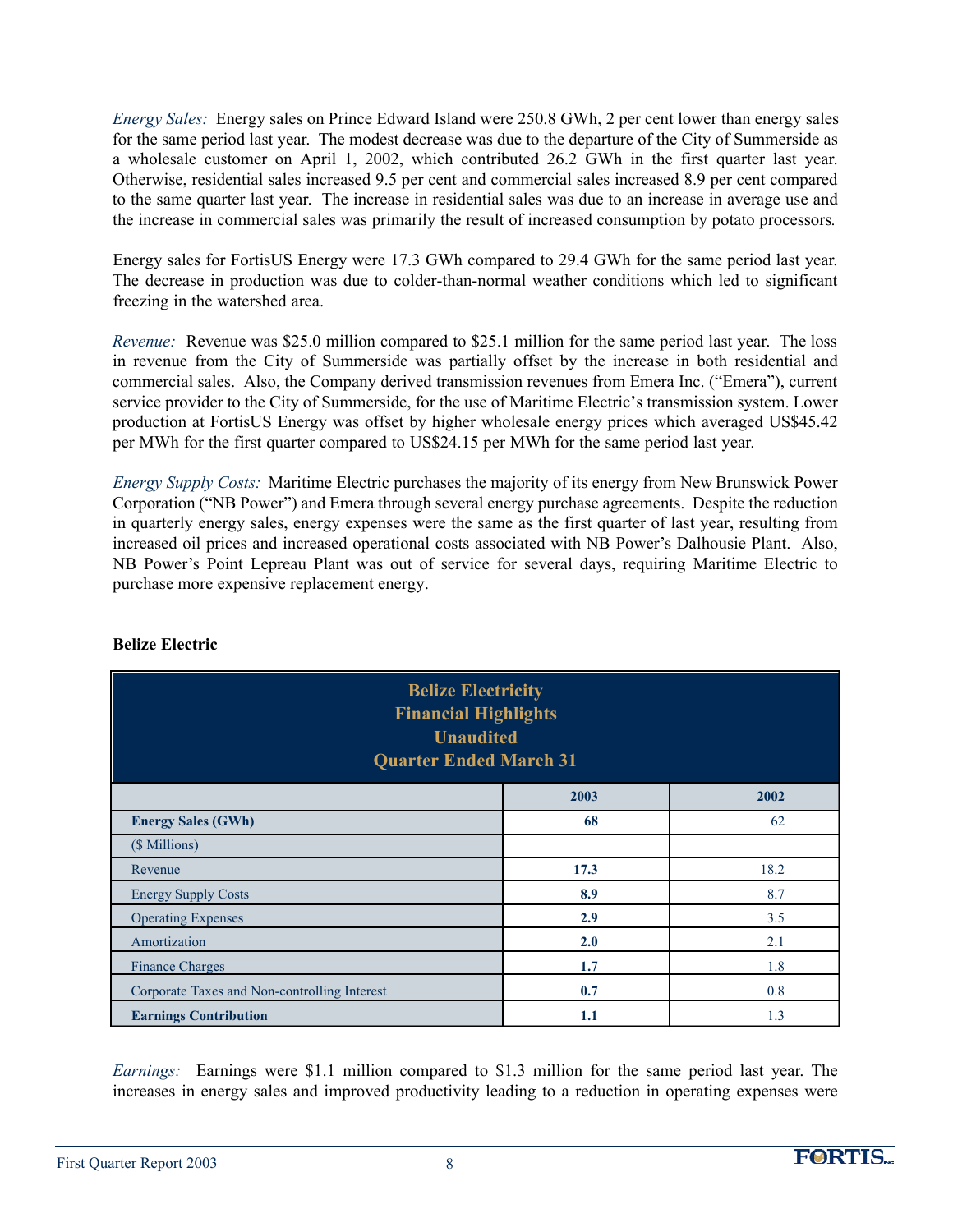offset by a \$0.3 million foreign exchange loss recognized on the Company's long-term debt. Improved earnings were also offset by the depreciation of the United States dollar relative to the Canadian dollar compared to the first quarter last year.

*Energy Sales:* Energy sales were 68 GWh, a 9.7 per cent increase compared to the same period last year. The increase was driven by growth in the residential and streetlight segments. The continuation of the Power IV Project, which is designed to interconnect the southern part of Belize to the national grid, and the installation of a gas turbine, expected to be operational in June 2003, will continue to improve the Company's ability to meet the country's peak power demand and to provide backup capacity in case of loss of supply from any of its 3 existing energy sources.

*Revenue:* Revenue from increased energy sales was offset by a reduction in electricity rates of \$0.02 per kilowatt hour ("kWh") implemented in July 2002. This reduction in rates is part of Fortis'commitment to reduce basic rates by \$0.05 over a 5-year period. Rates have been reduced by \$0.03 per kWh in total since Fortis acquired the Company in October 1999.

*Energy Supply Costs:* Energy costs were \$8.9 million compared to \$8.7 million for the same period last year. The increase was primarily the result of higher energy sales. Belize Electricity purchases the majority of its energy requirements from Comision Federal de Electricidad, the Mexican state-owned power company, and BECOL.

*Operating Expenses*: As a result of improved operating efficiencies and Company-wide cost cutting initiatives, other operating expenses were \$2.9 million, 17 per cent lower than the first quarter in 2002.

| <b>BECOL</b><br><b>Financial Highlights</b><br><b>Unaudited</b><br><b>Quarter Ended March 31</b> |                  |      |  |
|--------------------------------------------------------------------------------------------------|------------------|------|--|
|                                                                                                  | 2003             | 2002 |  |
| <b>Energy Sales</b>                                                                              | $\boldsymbol{9}$ | 12   |  |
| (\$ Millions)                                                                                    |                  |      |  |
| Revenue                                                                                          | 2.1              | 2.8  |  |
| <b>Operating Expenses</b>                                                                        | 0.4              | 0.4  |  |
| Amortization                                                                                     | 0.5              | 0.4  |  |
| <b>Finance Charges</b>                                                                           | 2.0              | 2.0  |  |
| <b>Earnings Contribution</b>                                                                     | (0.8)            | 0.0  |  |

### **BECOL**

*Energy Sales:* BECOL's production was 9 GWh, a 25 per cent decrease compared to the same period last year. Lower-than-normal rainfall levels caused this decrease in production resulting in lower revenues and earnings compared to the same period last year.

In April 2003, the Public Utilities Commission ("PUC") approved construction of the Chalillo Project, a hydroelectric facility which will provide BECOL with greater water storage, thereby improving the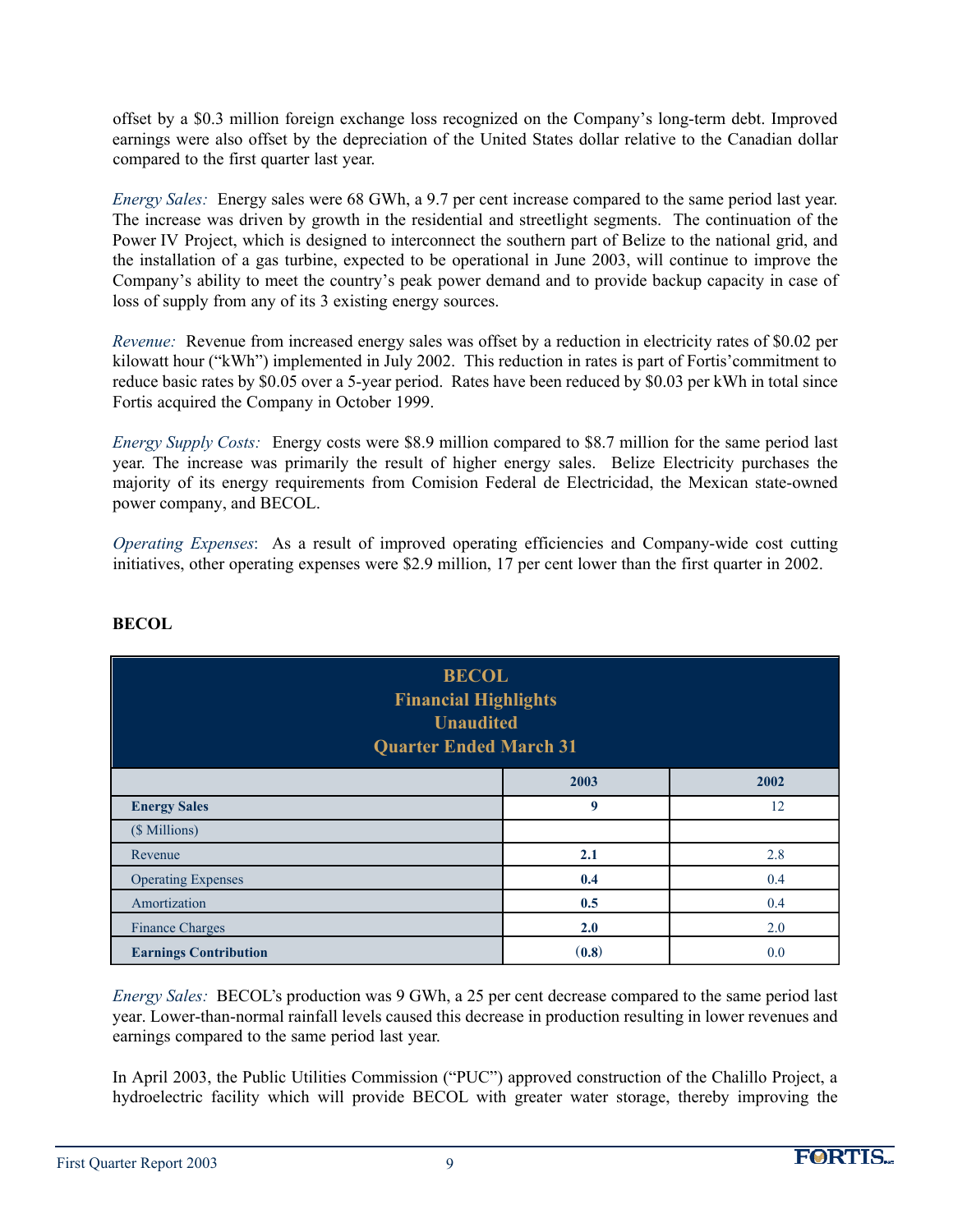Company's ability to meet growing energy demand and to enhance reliability of supply. The PUC's approval follows the recent Court of Appeal decision which upheld the ruling of the Supreme Court of Belize confirming appropriate approval of the Chalillo Project had been received. The Chalillo Project is scheduled to commence in the second quarter with completion expected in 2005.

#### **Caribbean Utilities**

| <b>Caribbean Utilities</b><br><b>Earnings Contribution</b><br><b>Unaudited</b><br><b>Quarter Ended March 31</b> |  |  |  |
|-----------------------------------------------------------------------------------------------------------------|--|--|--|
| (\$ Millions)<br>2003<br>2002                                                                                   |  |  |  |
| <b>Earnings Contribution</b><br>2.3<br>1.2                                                                      |  |  |  |

On January 30, 2003, Fortis acquired an additional 3,863,695 Class A Ordinary Shares of Caribbean Utilities for a purchase price of US\$11.90 per Class A Ordinary Share. This acquisition represents approximately 15.9 per cent of the outstanding Class A Ordinary Shares of Caribbean Utilities and increases the Corporation's holding to approximately 38.2 per cent. As a result, Fortis commenced accounting for its investment in Caribbean Utilities on an equity basis. Previously, the Corporation accounted for this investment on a cost basis whereby only the dividends received from Caribbean Utilities were recorded in earnings.

#### **NON-UTILITY OPERATIONS**

#### **Fortis Properties**

| <b>Fortis Properties</b><br><b>Financial Highlights</b><br><b>Unaudited</b><br><b>Quarter Ended March 31</b> |         |      |  |
|--------------------------------------------------------------------------------------------------------------|---------|------|--|
| (\$ Millions)                                                                                                | 2003    | 2002 |  |
| <b>Real Estate Revenue</b>                                                                                   | 12.7    | 10.7 |  |
| <b>Hospitality Revenue</b>                                                                                   | 10.9    | 7.5  |  |
| <b>Total Revenue</b>                                                                                         | 23.6    | 18.2 |  |
| <b>Operating Expenses</b>                                                                                    | 16.1    | 12.2 |  |
| Amortization                                                                                                 | 1.0     | 1.1  |  |
| <b>Finance Charges</b>                                                                                       | 4.2     | 3.1  |  |
| <b>Corporate Taxes</b>                                                                                       | 1.1     | 0.9  |  |
| <b>Earnings Contribution</b>                                                                                 | $1.2\,$ | 0.9  |  |

*Earnings:* Earnings were \$1.2 million, a 33 per cent increase over the same period last year. This growth in earnings results from properties acquired in 2002.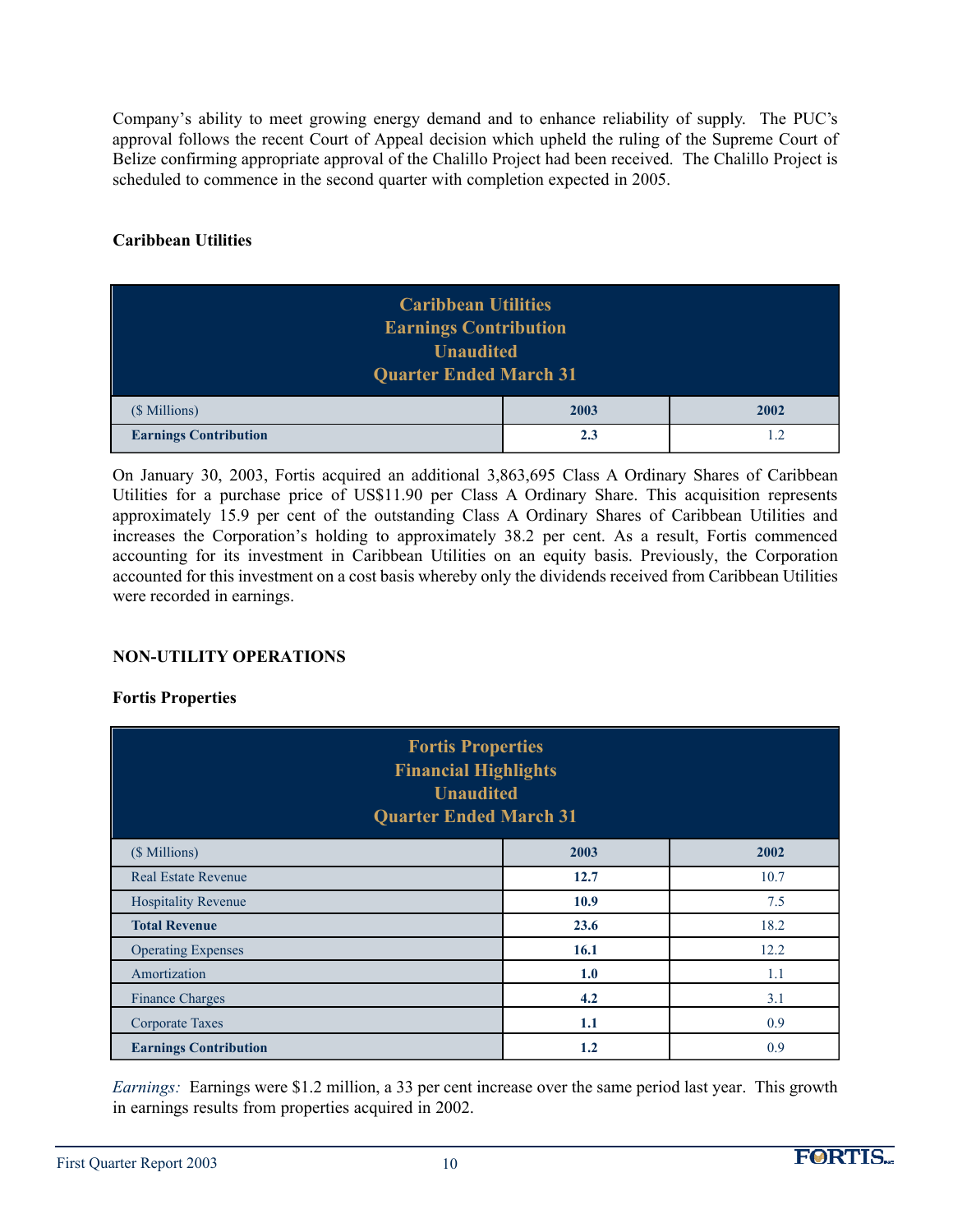*Revenue:* Real estate revenue grew 18.7 per cent, to \$12.7 million, over the same period last year, primarily due to the acquisitions of Cabot Place in St. John's, Newfoundland and Kings Place in Fredericton, New Brunswick in 2002. Occupancy level in the Real Estate Division was 94.2 per cent at March 31, 2003 compared to 93.9 per cent at March 31, 2002.

Hospitality revenue grew 45.3 per cent, to \$10.9 million, over the same period last year. The increase was attributable to the acquisition of the Delta St. John's Hotel and increased operating earnings experienced at the Four Points by Sheraton Halifax hotel. Revenue per available room for the first quarter was \$53.34 compared to \$44.44 for the same period last year.

*Operating Expenses:* The increase in operating expenses primarily related to the properties acquired in 2002.

*Finance Charges*: The increase in finance charges related to the additional debt incurred in 2002 to acquire Kings Place, Cabot Place and the Delta St. John's Hotel.

| <b>Corporate</b><br><b>Financial Highlights</b><br><b>Unaudited</b><br><b>Quarter Ended March 31</b> |       |       |  |
|------------------------------------------------------------------------------------------------------|-------|-------|--|
| (\$ Millions)                                                                                        | 2003  | 2002  |  |
| <b>Total Revenue</b>                                                                                 | 2.9   | 1.5   |  |
| <b>Operating Expenses</b>                                                                            | 0.9   | 0.3   |  |
| Amortization                                                                                         | 0.1   | 0.1   |  |
| <b>Finance Charges</b>                                                                               | 3.1   | 3.0   |  |
| (0.6)<br>(0.4)<br>Corporate Taxes                                                                    |       |       |  |
| <b>Earnings Contribution</b>                                                                         | (0.6) | (1.5) |  |

## **CORPORATE**

The Corporate segment captures a number of expense and revenue items not specifically related to any operating segment. Included in net corporate expenses are finance costs related to debt incurred directly by Fortis Inc., other corporate expenses net of recoveries from subsidiaries, miscellaneous revenues and related income taxes.

Net corporate costs totalled \$0.6 million compared to \$1.5 million for the same period in 2002. The \$0.9 million decrease in net corporate costs was primarily attributable to an increase in inter-company revenues partially offset by an increase in operating expenses associated with certain one-time adjustments made in the first quarter of 2002.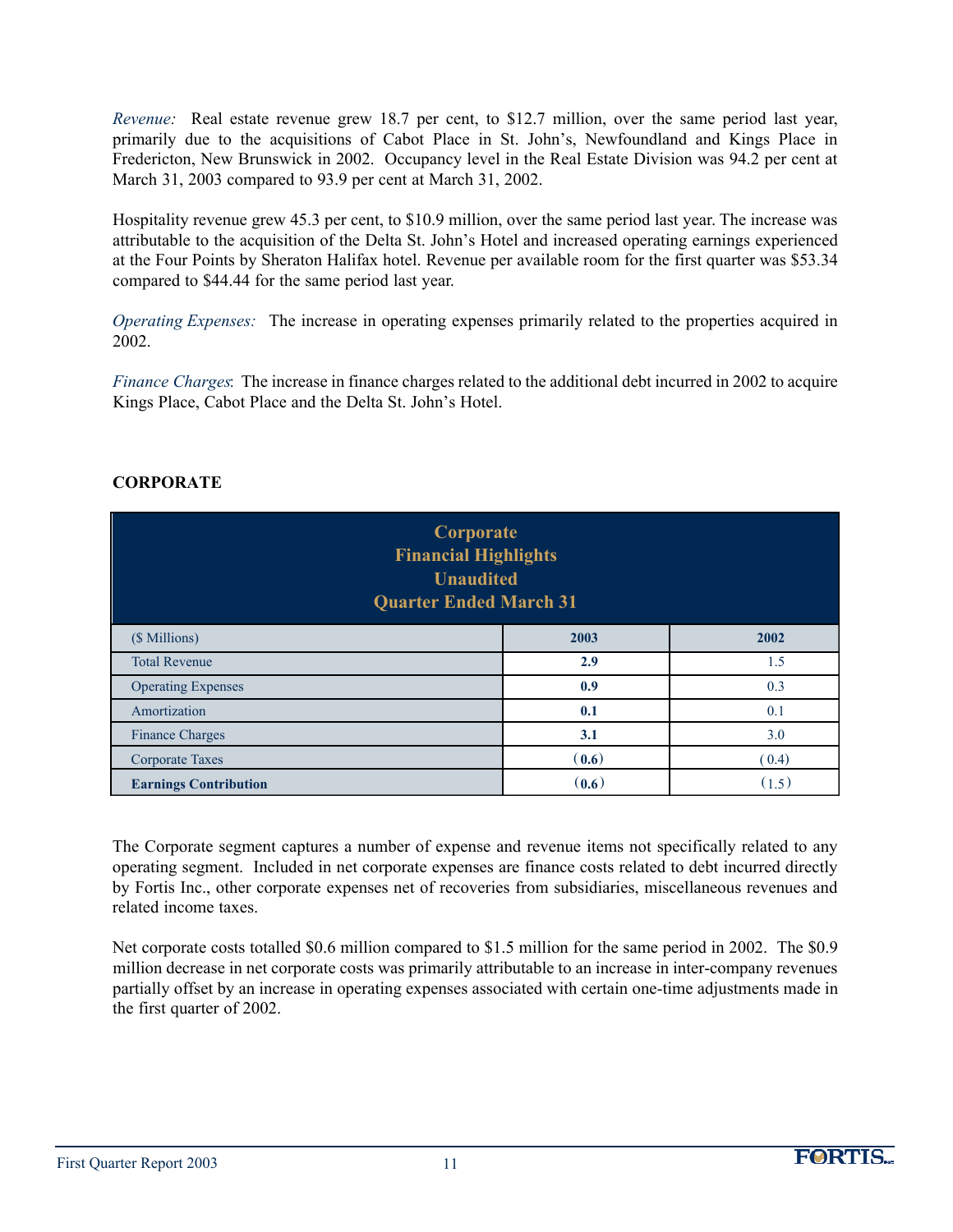### *CONSOLIDATED FINANCIAL POSITION*

The following table outlines the significant changes in the consolidated balance sheets as at December 31, 2002 and March 31, 2003.

| <b>Fortis Inc.</b><br><b>Significant Changes in the Consolidated Balance Sheets</b><br>as at December 31, 2002 and March 31, 2003 |                 |                                                                                                                                                                                                                                                                                                                                                                                                                                                                                                                                                                                                                                             |  |
|-----------------------------------------------------------------------------------------------------------------------------------|-----------------|---------------------------------------------------------------------------------------------------------------------------------------------------------------------------------------------------------------------------------------------------------------------------------------------------------------------------------------------------------------------------------------------------------------------------------------------------------------------------------------------------------------------------------------------------------------------------------------------------------------------------------------------|--|
| (\$ Millions)                                                                                                                     | <b>Increase</b> | <b>Explanation</b>                                                                                                                                                                                                                                                                                                                                                                                                                                                                                                                                                                                                                          |  |
| Cash and cash held in escrow                                                                                                      | (0.7)           | Increased operating earnings in the first quarter 2003<br>offset by a draw down on cash held in escrow for the<br><b>Exploits Project.</b>                                                                                                                                                                                                                                                                                                                                                                                                                                                                                                  |  |
| Accounts receivable                                                                                                               | 28.0            | Increase primarily relates to seasonality of utility energy<br>sales.                                                                                                                                                                                                                                                                                                                                                                                                                                                                                                                                                                       |  |
| Deferred charges                                                                                                                  | 2.0             | Increased deferred pension costs at Newfoundland Power<br>resulting from funding of pension plan in excess of<br>pension accrual for the period.                                                                                                                                                                                                                                                                                                                                                                                                                                                                                            |  |
| Utility capital assets                                                                                                            | (6.7)           | Utility capital expenditures of \$33 million in the first<br>quarter of 2003 offset by regular amortization and<br>decrease in the value of assets denominated in United<br>States dollars as a result of the appreciation of the<br>Canadian dollar.                                                                                                                                                                                                                                                                                                                                                                                       |  |
| Investments                                                                                                                       | 71.2            | Increased investment in Caribbean Utilities in January<br>2003.                                                                                                                                                                                                                                                                                                                                                                                                                                                                                                                                                                             |  |
| Intangibles                                                                                                                       | (0.9)           | Relates to amortization of water rights held by<br>FortisOntario.                                                                                                                                                                                                                                                                                                                                                                                                                                                                                                                                                                           |  |
| Short-term borrowings                                                                                                             | 86.5            | Acquisition of Caribbean Utilities financed with short-<br>term debt. Increase in short-term borrowings in line<br>with increased receivables at March 31.                                                                                                                                                                                                                                                                                                                                                                                                                                                                                  |  |
| Accounts payable and accruals                                                                                                     | 10.7            | Increase in accounts payable relates to seasonality of<br>utility energy sales, increase in property tax accrual at<br>Fortis Properties and increase in accruals related to the<br>Exploits Project.                                                                                                                                                                                                                                                                                                                                                                                                                                       |  |
| Long-term debt<br>(including current portion)                                                                                     | (10.9)          | Decrease result of regular debt repayment and a<br>reduction in value of United States denominated debt<br>as a result of the appreciation of the Canadian dollar.                                                                                                                                                                                                                                                                                                                                                                                                                                                                          |  |
| Shareholders' equity                                                                                                              | 7.8             | Increased earnings in the first quarter partially offset by<br>an increase in common share dividends to \$0.52 per<br>common share and a decrease of \$7.4 million in the<br>foreign currency translation adjustment account. This<br>decrease is reflective of the depreciation of the United<br>States dollar compared to the Canadian dollar. The<br>assets and liabilities of foreign operations, all of which<br>are self-sustaining, are translated at the exchange rates<br>in effect at the balance sheet dates. As such, the<br>resulting unrealized translation loss for the quarter is<br>accumulated under shareholders'equity. |  |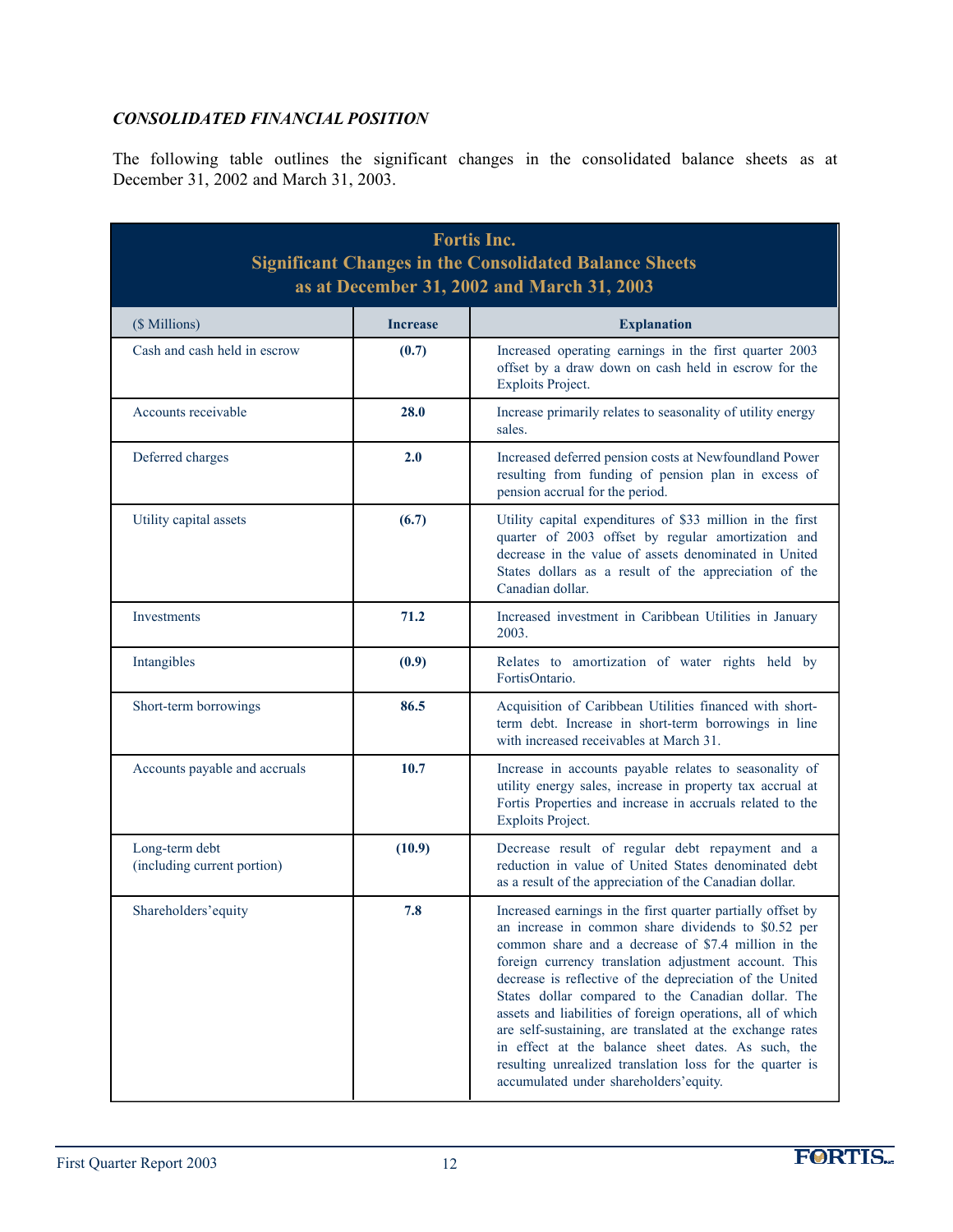# *LIQUIDITYAND CAPITAL RESOURCES*

The following table outlines the summary of cash flow.

| <b>Fortis Inc.</b><br><b>Summary of Cash Flow</b><br><b>Unaudited</b><br><b>Quarter Ended March 31</b> |         |        |  |
|--------------------------------------------------------------------------------------------------------|---------|--------|--|
| (\$ Millions)                                                                                          | 2003    | 2002   |  |
| Cash, beginning of period                                                                              | 26.3    | 14.3   |  |
| Cash provided by (used in)                                                                             |         |        |  |
| Operating activities                                                                                   | 24.8    | 19.8   |  |
| Investing activities                                                                                   | (108.3) | (60.4) |  |
| Financing activities                                                                                   | 86.5    | 42.2   |  |
| Foreign currency impact on cash balances<br>(1.1)<br>0.2                                               |         |        |  |
| Cash, end of period                                                                                    | 28.2    | 16.1   |  |

*Operating Activities:* Cash flow from operations, after working capital adjustments, was \$24.8 million compared to \$19.8 million for the same period last year. Improved operating earnings at most subsidiaries contributed to this increase.

*Investing Activities:* Cash used in investing totalled \$108.3 million compared to \$60.4 million for the same period last year. Utility capital expenditures of \$32.5 million were comparable to the same period last year. Purchase of income producing properties was \$0.8 million compared to \$15.3 million for the same period last year. The 2002 purchases included the acquisition of Kings Place in February 2002. The increase in investments of approximately \$70 million in the first quarter relates to Fortis' increased investment in Caribbean Utilities in January 2003. The remaining investing activities result from changes in deferred charges.

*Financing Activities:* Cash provided from financing was \$86.5 million compared to \$42.2 million in the same period last year. During the quarter, Fortis secured approximately \$70 million in short-term debt to finance the acquisition of the shares of Caribbean Utilities. In addition, the Exploits Partnership and Belize Electricity drew down approximately \$6.8 million on their existing project financings. Belize Electricity also secured a BZ\$10.0 million, 10.5 per cent 5-year loan from the First Caribbean Bank. This loan was secured to finance the Company's rate stabilization account. As of March 31, 2003, only BZ\$2.5 million had been drawn on this facility. The cash received from financing activities was offset by regular debt repayment and the payment of dividends on common shares.

*Foreign Currency Impact:* The decrease in cash as a result of foreign currency impact was \$1.1 million compared to an increase of \$0.2 million for the same period last year. This decrease was a direct result of the depreciation of the United States dollar compared to the Canadian dollar in the first quarter of 2003.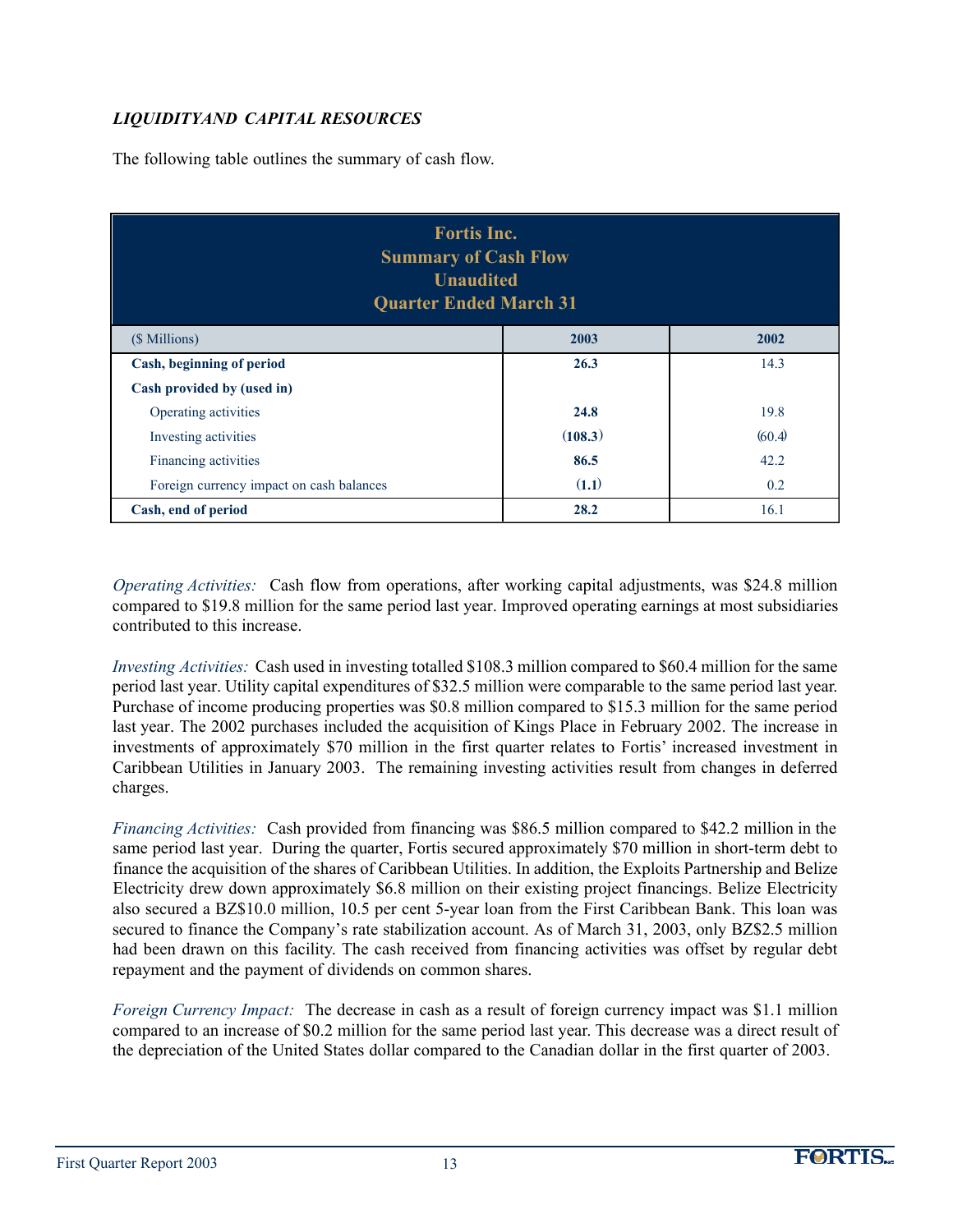# **Capital Structure**

The capital structure of Fortis is presented in the following table.

| <b>Fortis Inc.</b><br><b>Capital Structure</b> |                                                        |       |         |       |  |
|------------------------------------------------|--------------------------------------------------------|-------|---------|-------|--|
|                                                | <b>December 31, 2002</b><br><b>March 31, 2003</b>      |       |         |       |  |
|                                                | (\$ Millions)<br>(\$ Millions)<br>Per cent<br>Per cent |       |         |       |  |
| Total Debt (net of cash)                       | 1,160.5                                                | 66.2  | 1,084.2 | 65.0  |  |
| Common Shareholders' Equity                    | 592.2                                                  | 33.8  | 584.5   | 35.0  |  |
| <b>Total</b>                                   | 1,752.7                                                | 100.0 | 1,668.7 | 100.0 |  |

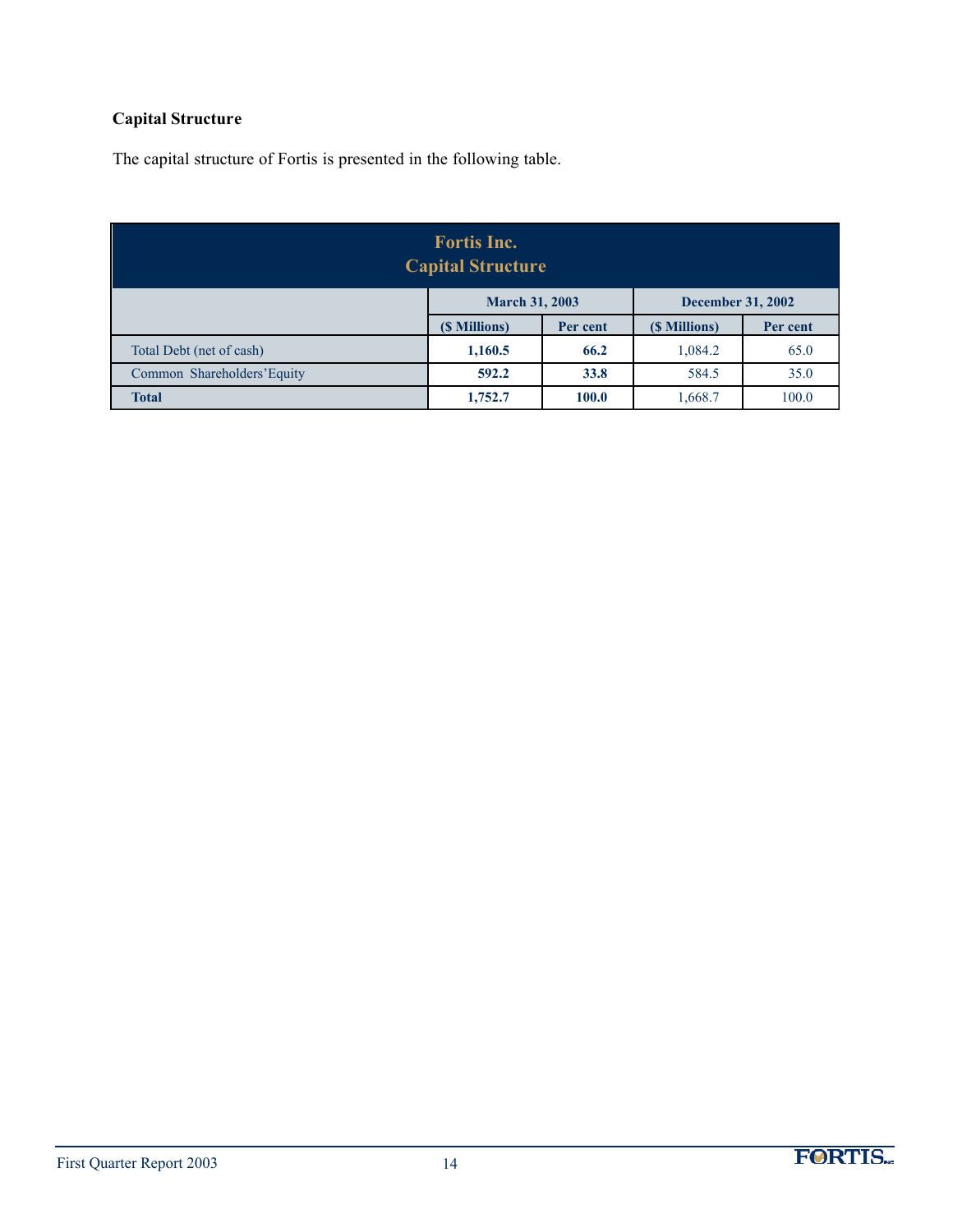#### **Fortis Inc. Consolidated Balance Sheets (Unaudited) As at** *(in thousands)*

|                                                                                                                                                              | March 31<br>2003                            | December 31<br>2002                         |
|--------------------------------------------------------------------------------------------------------------------------------------------------------------|---------------------------------------------|---------------------------------------------|
| <b>ASSETS</b>                                                                                                                                                |                                             |                                             |
| <b>Current assets</b>                                                                                                                                        |                                             |                                             |
| Cash and cash equivalents                                                                                                                                    | \$<br>28,165                                | \$<br>26,258                                |
| Accounts receivable                                                                                                                                          | 164,091                                     | 136,072                                     |
| Materials and supplies                                                                                                                                       | 17,799                                      | 17,792                                      |
|                                                                                                                                                              | 210,055                                     | 180,122                                     |
| Corporate income tax deposit                                                                                                                                 | 6,949                                       | 6,949                                       |
| Cash held in escrow                                                                                                                                          | 10,828                                      | 13,458                                      |
| <b>Deferred charges</b>                                                                                                                                      | 100,892                                     | 98,933                                      |
| <b>Utility capital assets</b>                                                                                                                                | 1,210,097                                   | 1,216,842                                   |
| <b>Income producing properties</b>                                                                                                                           | 289,405                                     | 289,447                                     |
| <b>Investments</b>                                                                                                                                           | 166,922                                     | 95,751                                      |
| Intangibles, net of amortization                                                                                                                             | 24,903                                      | 25,823                                      |
| Goodwill                                                                                                                                                     | 59,674                                      | 59,674                                      |
|                                                                                                                                                              | 2,079,725<br>\$                             | 1,986,999<br>S                              |
| <b>Current liabilities</b><br>Short-term borrowings<br>Accounts payable and accrued charges<br>Current installments of long-term debt<br>Future income taxes | \$<br>243,717<br>155,889<br>28,357<br>7,662 | \$<br>157,190<br>145,236<br>24,379<br>7,662 |
|                                                                                                                                                              | 435,625                                     | 334,467                                     |
| Long-term debt                                                                                                                                               | 927,405                                     | 942,300                                     |
| <b>Deferred credits</b>                                                                                                                                      | 61,489                                      | 61,464                                      |
| <b>Future income taxes</b>                                                                                                                                   | 24,682                                      | 24,360                                      |
| <b>Non-controlling interest</b>                                                                                                                              | 38,311                                      | 39,955                                      |
|                                                                                                                                                              | 1,487,512                                   | 1,402,546                                   |
| <b>Shareholder's equity</b>                                                                                                                                  |                                             |                                             |
| Common shares                                                                                                                                                | 324,200                                     | 320,229                                     |
| Contributed surplus                                                                                                                                          | 368                                         | 220                                         |
| Foreign currency translation adjustment                                                                                                                      | (1, 122)                                    | 6,228                                       |
| Retained earnings                                                                                                                                            | 268,767                                     | 257,776                                     |
|                                                                                                                                                              | 592,213                                     | 584,453                                     |
|                                                                                                                                                              | 2,079,725<br>\$                             | 1,986,999<br>\$                             |

See accompanying notes to the financial statements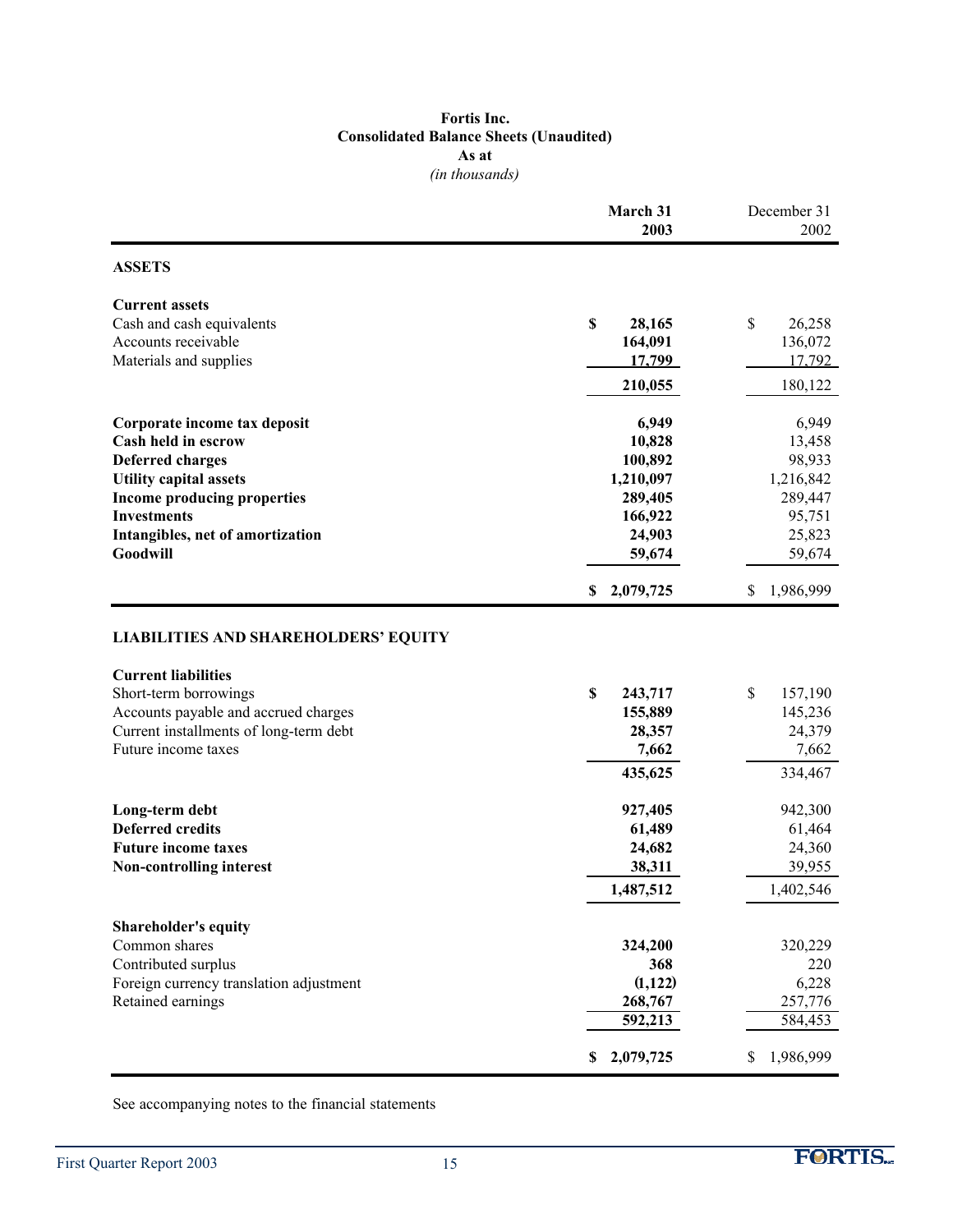#### **Fortis Inc. Consolidated Statements of Earnings (Unaudited) For the three months ended March 31**

*(in thousands, except per share amounts)*

|                                                           | 2003                   | 2002          |
|-----------------------------------------------------------|------------------------|---------------|
| <b>Operating revenues</b>                                 | $\mathbb S$<br>235,429 | \$<br>182,756 |
| <b>Expenses</b>                                           |                        |               |
| Operating                                                 | 162,868                | 122,231       |
| Amortization                                              | 20,151                 | 17,763        |
|                                                           | 183,019                | 139,994       |
| <b>Operating income</b>                                   | 52,410                 | 42,762        |
| <b>Finance charges</b>                                    |                        |               |
| Interest                                                  | 20,265                 | 16,815        |
| Dividends on preference shares                            |                        | 744           |
| Earnings before income taxes and non-controlling interest | 32,145                 | 25,203        |
| <b>Income taxes</b>                                       | 11,535                 | 9,457         |
| Earnings before non-controlling interest                  | 20,610                 | 15,746        |
| Non-controlling interest                                  | (649)                  | (752)         |
| Earnings applicable to common shares                      | 19,961<br>\$           | 14,994<br>\$  |
| Average common shares outstanding                         | 17,245                 | 15,069        |
| Earnings per common share                                 |                        |               |
| <b>Basic</b>                                              | 1.16<br>\$             | \$<br>1.00    |
| Diluted                                                   | \$<br>1.14             | \$<br>0.98    |

### **Consolidated Statement of Retained Earnings (Unaudited) For the three months ended March 31**

*(in thousands)*

|                                       | 2003              | 2002              |
|---------------------------------------|-------------------|-------------------|
| <b>Balance at beginning of period</b> | 257,776<br>S      | \$<br>227,701     |
| Earnings applicable to common shares  | 19,961<br>277,737 | 14,994<br>242,695 |
| Dividends on common shares            | (8,970)           | (7,023)           |
| <b>Balance at end of period</b>       | 268,767<br>S      | \$<br>235,672     |

See accompanying notes to the financial statements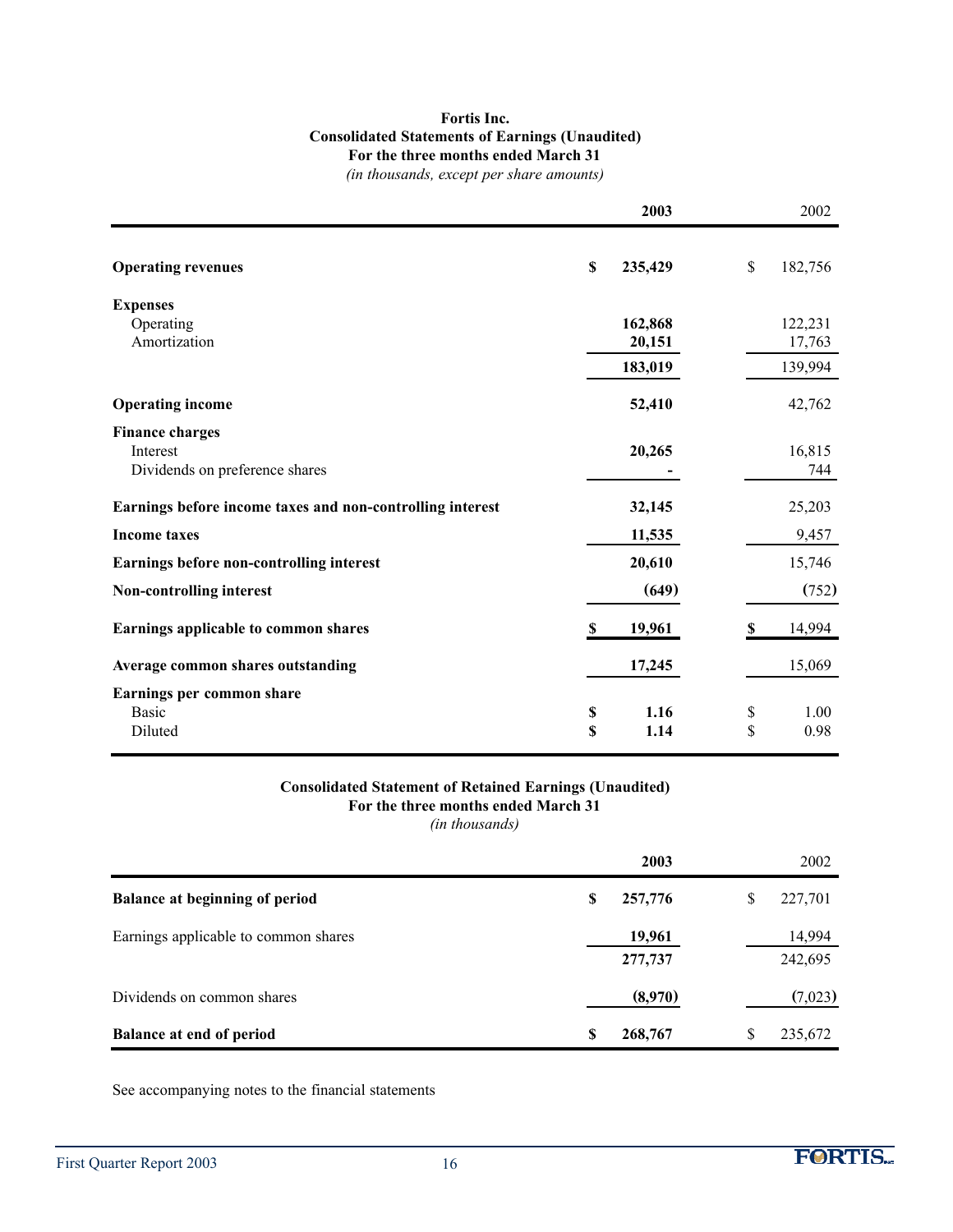#### **Fortis Inc. Consolidated Statements of Cash Flows (Unaudited) For the three months ended March 31**

*(in thousands)*

|                                                                          | 2003         | 2002         |
|--------------------------------------------------------------------------|--------------|--------------|
|                                                                          |              |              |
| <b>Operating Activities</b>                                              |              |              |
| Earnings applicable to common shares before non-controlling interest     | \$<br>20,610 | \$<br>15,746 |
| Items not affecting cash                                                 |              |              |
| Amortization-capital assets, net of contributions in aid of construction | 18,697       | 16,829       |
| Amortization-intangibles                                                 | 921          |              |
| Amortization-other                                                       | 533          | 934          |
| Future income taxes                                                      | (253)        | 190          |
| Accrued employee future benefits                                         | (857)        | (2,067)      |
| Equity income                                                            | (739)        |              |
| Stock-based compensation                                                 | 148          |              |
| Other                                                                    | (1,057)      | 1,243        |
|                                                                          | 38,003       | 32,875       |
| Change in non-cash operating working capital                             | (13, 140)    | (13,094)     |
|                                                                          | 24,863       | 19,781       |
| <b>Investing Activities</b>                                              |              |              |
| Change in deferred charges and credits                                   | (5,015)      | (2,749)      |
| Purchase of utility capital assets                                       | (32, 541)    | (31,940)     |
| Purchase of income producing properties                                  | (842)        | (15,309)     |
| Proceeds on sale of capital assets                                       | 416          | 4            |
| Increase in investments                                                  | (70, 356)    | (10, 352)    |
|                                                                          | (108, 338)   | (60, 346)    |
|                                                                          |              |              |
| <b>Financing Activities</b>                                              |              |              |
| Change in short-term borrowings                                          | 87,413       | 29,038       |
| Proceeds from long-term debt, net of cash held in escrow                 | 9,107        | 22,187       |
| Repayment of long-term debt                                              | (5,658)      | (5,310)      |
| Contributions in aid of construction                                     | 807          | (7)          |
| Issue of common shares                                                   | 3,971        | 4,166        |
| Advance from non-controlling interest<br>Dividends                       | 294          |              |
| Common shares                                                            | (8,970)      | (7,023)      |
| Subsidiaries to non-controlling interests                                | (460)        | (838)        |
|                                                                          | 86,504       | 42,213       |
| Effect of exchange rate changes on cash                                  | (1,122)      | 158          |
| Change in cash and cash equivalents                                      | 1,907        | 1,806        |
|                                                                          |              |              |
| Cash and cash equivalents, beginning of period                           | 26,258       | 14,285       |
| Cash and cash equivalents, end of period                                 | \$<br>28,165 | \$<br>16,091 |

See accompanying notes to the financial statements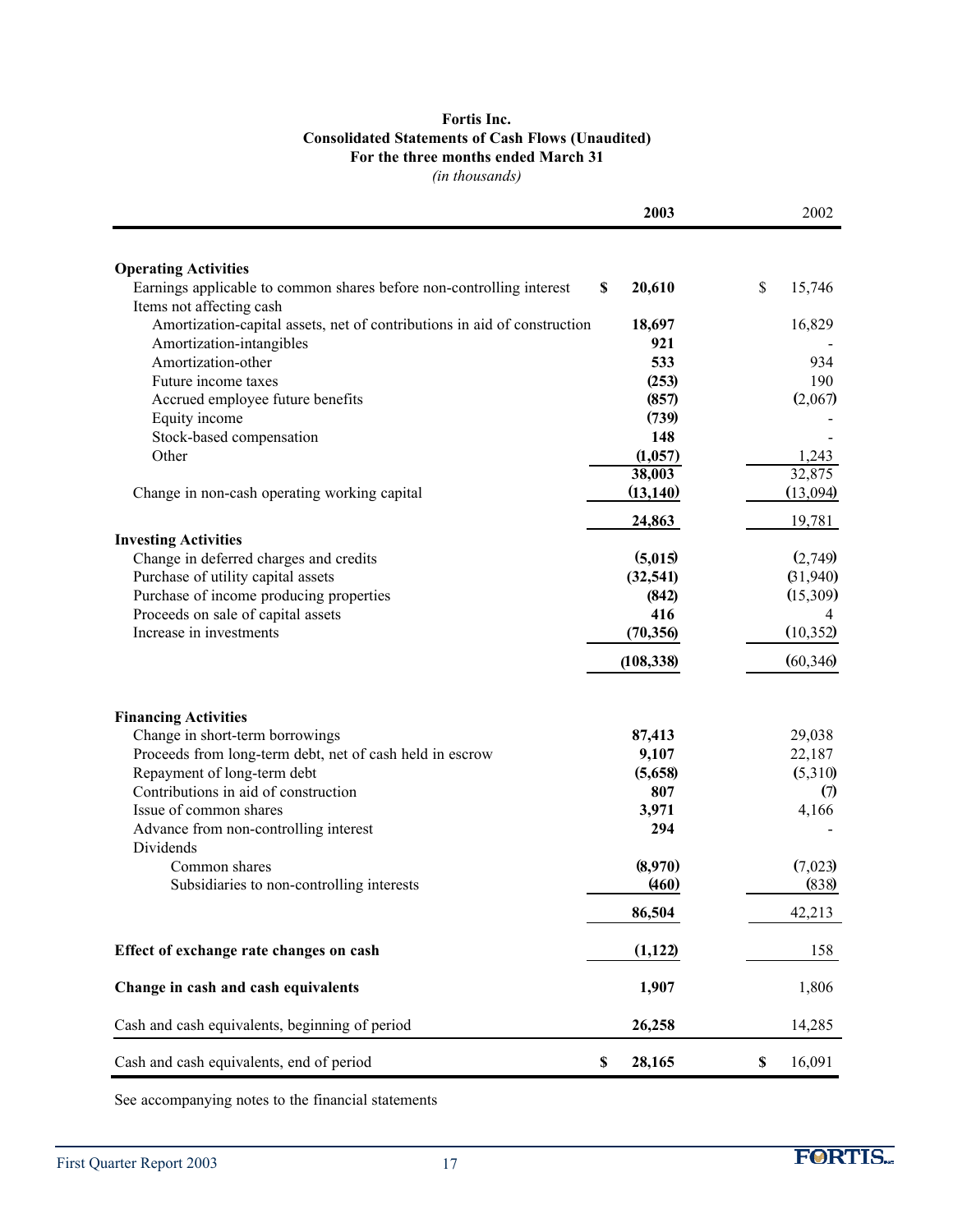#### **1. Basis of Presentation**

These interim consolidated financial statements have been prepared in accordance with Canadian generally accepted accounting principles for interim financial statements and do not include all of the disclosures normally found in the Fortis Inc. ("the Corporation") annual consolidated financial statements. These interim consolidated financial statements should be read in conjunction with the Corporation's consolidated financial statements for the year ended December 31, 2002.

These financial statements have been prepared following the same accounting policies and methods as those used in preparing the most recent annual financial statements.

#### **2. Seasonal Nature of Operations**

Interim results will fluctuate due to the seasonal nature of electricity demand and water flows as well as the timing and recognition of regulatory decisions. Consequently, interim results are not necessarily indicative of annual results.

The Newfoundland and Labrador Board of Commissioners of Public Utilities has ordered provision of a weather normalization account for Newfoundland Power to adjust for the effect of variations in weather and streamflow when compared to long-term averages. As a result, electricity sales revenue and purchased power expense are reported on a weather-adjusted basis.

#### **3. Capital Stock**

Authorized

- (a) an unlimited number of Common Shares without nominal or par value;
- (b) an unlimited number of First Preference Shares, Series A without nominal or par value;
- (c) an unlimited number of First Preference Shares, Series B without nominal or par value.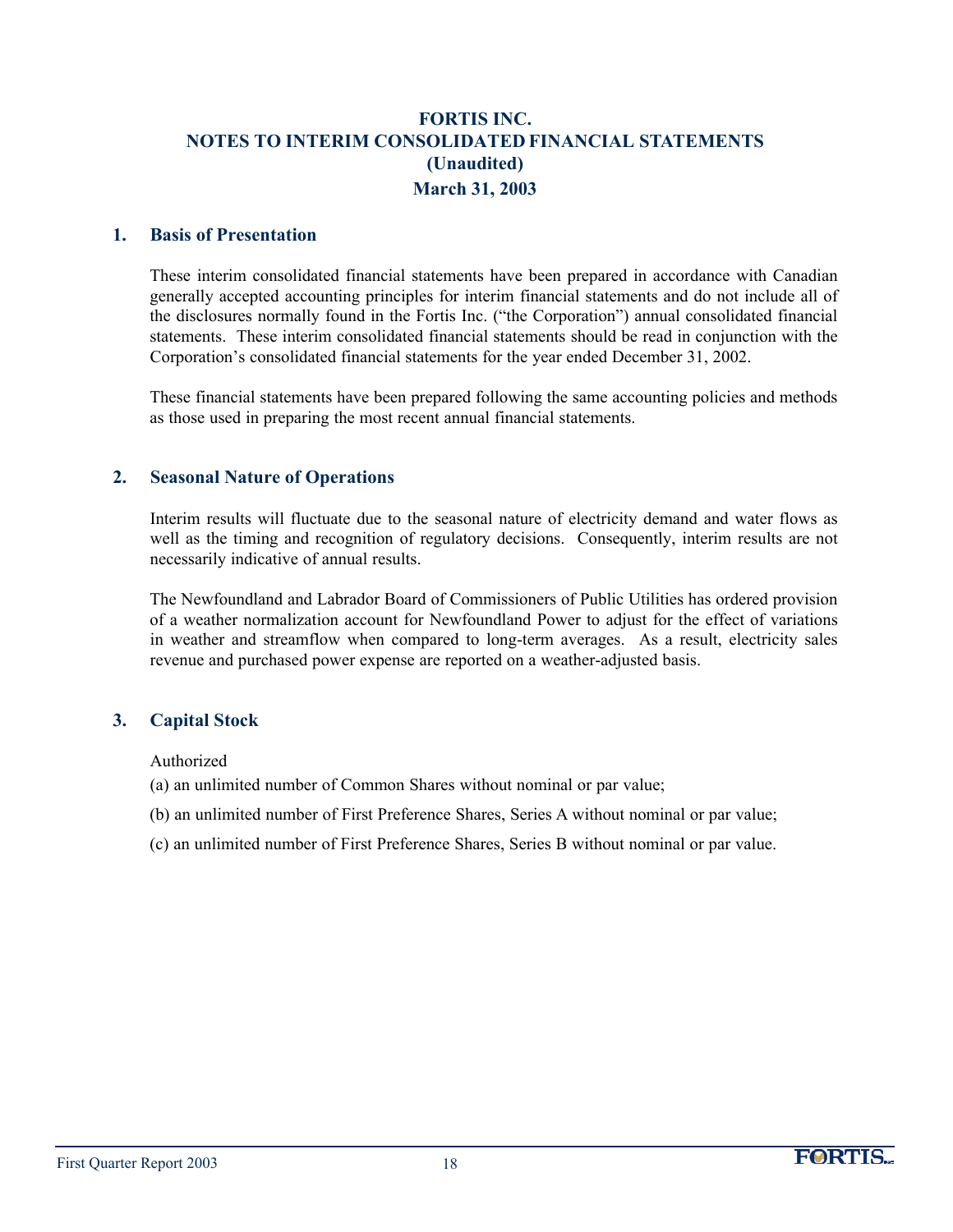#### **3. Capital Stock (continued)**

|                               |            | <b>March 31, 2003</b>               |               | <b>December 31, 2002</b> |
|-------------------------------|------------|-------------------------------------|---------------|--------------------------|
|                               | Number of  | Amount                              | Number of     | Amount                   |
| <b>Issued and Outstanding</b> |            | <b>Shares</b> (in thousands)        | <b>Shares</b> | <i>(in thousands)</i>    |
| <b>Common Shares</b>          | 17,274,893 | $\frac{\text{S}}{\text{S}}$ 324,200 | 17, 192, 064  | 320.229<br>-SS           |

#### **Common Shares were issued for cash as follows:**

|                                     | <b>Quarter Ended March 31, 2003</b> |   |                                 |
|-------------------------------------|-------------------------------------|---|---------------------------------|
|                                     | Number of<br><b>Shares</b>          |   | Amount<br><i>(in thousands)</i> |
| Opening balance $-$ January 1, 2003 | 17,192,064                          | S | 320,229                         |
| <b>Consumer Share Purchase Plan</b> | 7,701                               |   | 404                             |
| Dividend Reinvestment Plan          | 10,978                              |   | 575                             |
| Employee Share Purchase Plan        | 14,696                              |   | 770                             |
| Directors' Stock Option Plan        | 5,000                               |   | 191                             |
| <b>Executive Stock Option Plan</b>  | 44,454                              |   | 2,031                           |
|                                     | 17,274,893                          |   | 324,200                         |

#### **Earnings Per Common Share**

The Corporation calculates earnings per common share on the weighted average number of Common Shares outstanding of 17,244,707 and 15,068,575 in the three months ended March 31, 2003 and 2002, respectively. Diluted earnings per Common Share are calculated using the treasury stock method for options and the "if-converted" method for convertible securities.

| <b>Earnings per Common Share</b> | 2003 |  |      |
|----------------------------------|------|--|------|
| <b>Basic</b>                     | 1.16 |  | .00. |
| Diluted                          | 1.14 |  | 0.98 |

The Corporation is authorized to grant directors of Fortis Inc. and certain key employees of Fortis Inc. and its subsidiaries options to purchase Common Shares of the Corporation. At March 31, 2003, the Corporation had the following stock-based compensation plans: the Executive Stock Option Plan, Directors' Stock Option Plan, 2002 Stock Option Plan and Employee Share Purchase Plan. The 2002 Stock Option Plan was adopted at the Annual and Special General Meeting on May 15, 2002 to ultimately replace the Executive and Directors' Stock Option Plans. The Executive and Directors' Stock Options Plans will cease to exist when all outstanding options are exercised or expire in or before 2011. At March 31, 2003, 2,059,075 Common Shares remained in the reserve for issue under the terms of the above plans.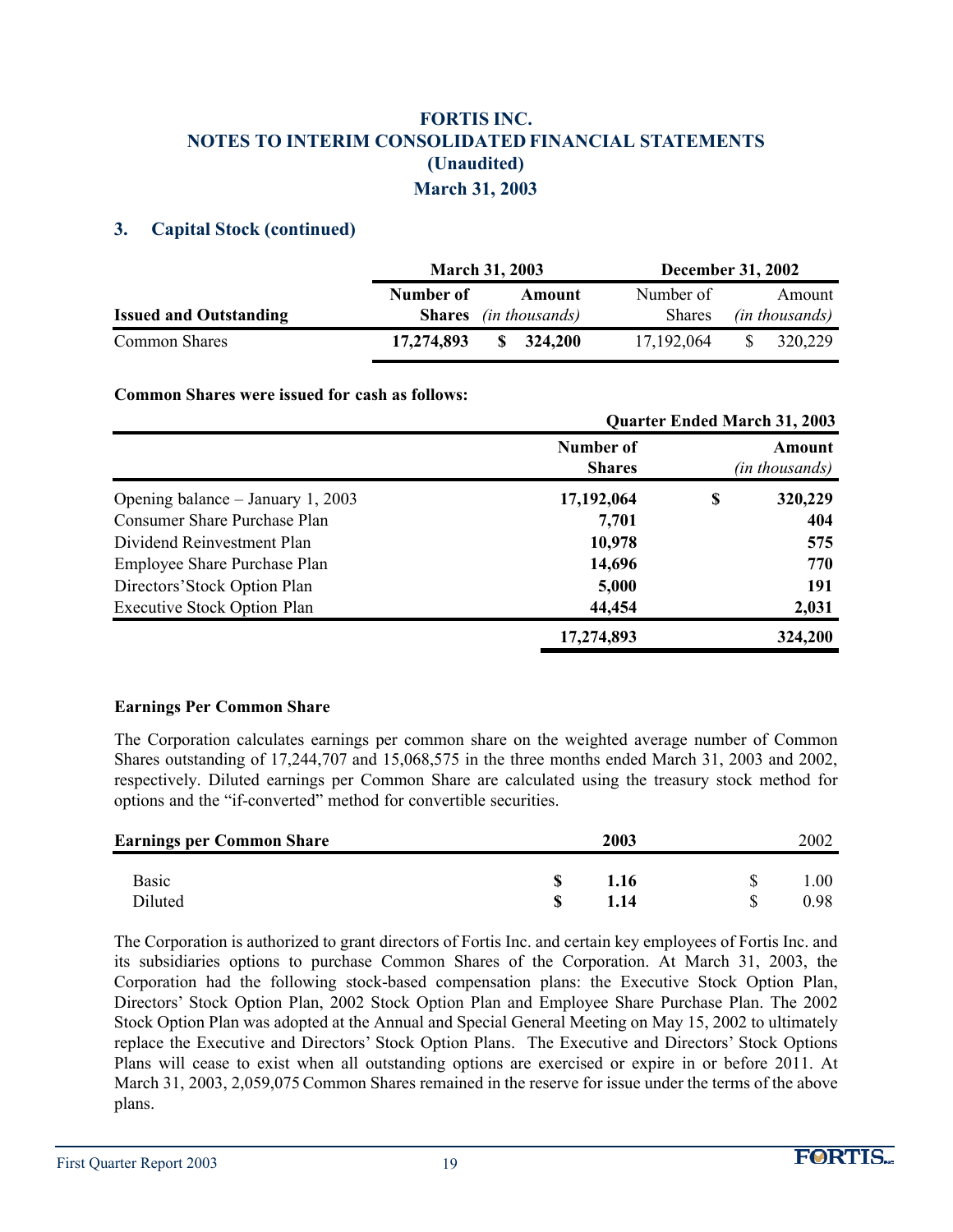#### **3. Capital Stock (continued)**

**Stock Options**

|                                                                       |                                                                           | 499,630<br>188,379<br>(49, 454)<br>638,555<br>166,828 |
|-----------------------------------------------------------------------|---------------------------------------------------------------------------|-------------------------------------------------------|
|                                                                       |                                                                           |                                                       |
|                                                                       |                                                                           |                                                       |
|                                                                       |                                                                           |                                                       |
|                                                                       | \$                                                                        | 41.86<br>51.24<br>44.92<br>44.39                      |
| <b>Options</b>                                                        | <b>Exercise</b><br>Price                                                  | <b>Expiry</b><br>Date                                 |
| 15,000<br>53,466<br>37,341<br>20,000<br>144,071<br>180,298<br>188,379 | \$45.12<br>\$36.83<br>\$29.15<br>\$38.27<br>\$38.27<br>\$48.14<br>\$51.24 | 2003<br>2004<br>2005<br>2006<br>2011<br>2012<br>2013  |
|                                                                       | <b>Number of</b><br>638,555                                               | $\frac{1}{2}$                                         |

#### **Stock-Based Compensation**

On March 13, 2003, the Corporation issued 188,379 options on Common Shares under its 2002 Stock Option Plan at the 5-day average trading price of \$51.24. These options vest evenly over a 4-year period on each anniversary of the date of grant. The options expire 10 years after the date of grant.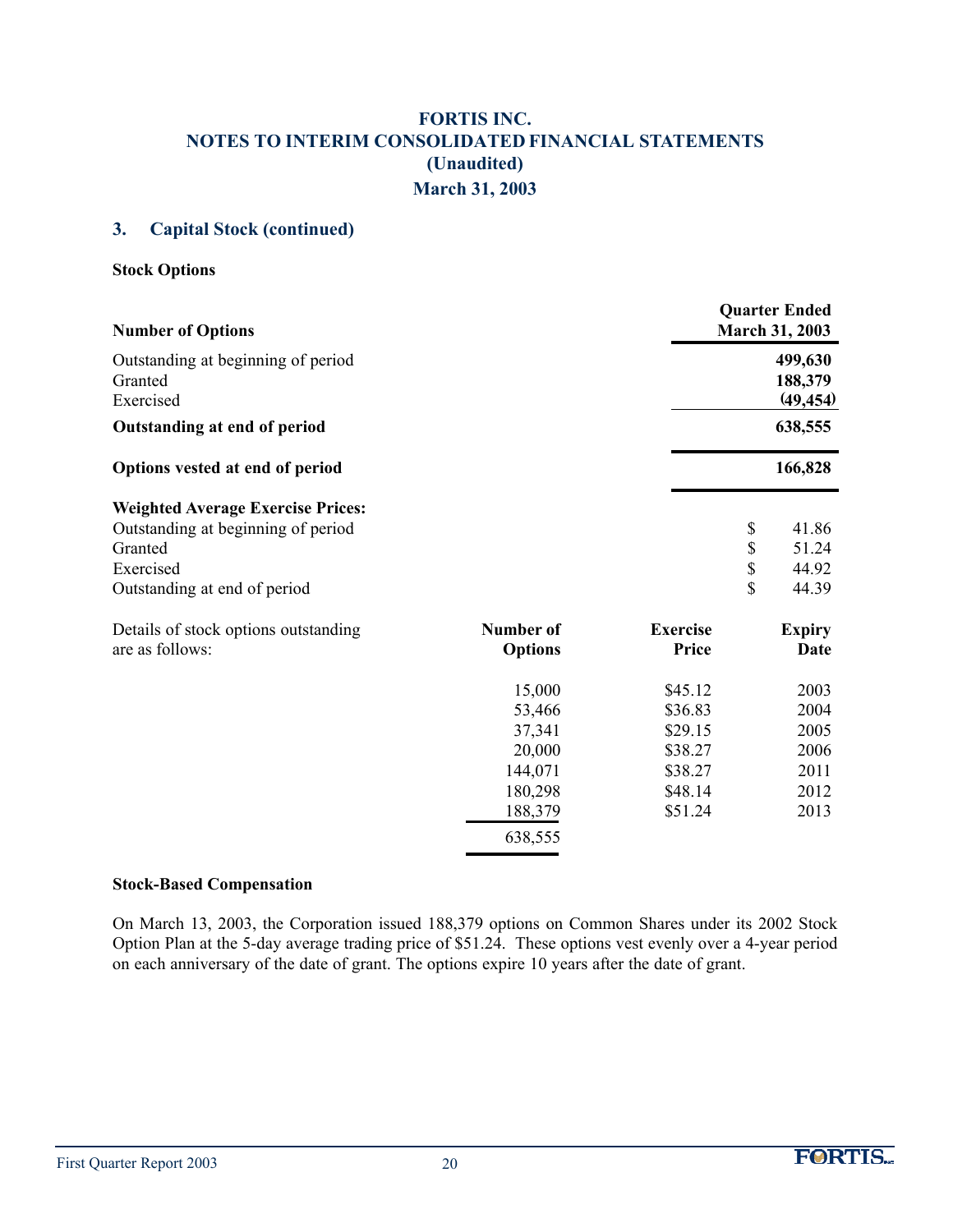#### **3. Capital Stock (continued)**

The fair market value of the options granted was estimated on the date of grant using the Black-Scholes fair value option-pricing model and the following assumptions:

| Dividend yield $(\% )$                 | 4.16  |
|----------------------------------------|-------|
| Expected volatility $(\%)$             | 13.30 |
| Risk-free interest rate $(\% )$        | 4.90  |
| Weighted-average expected life (years) | 7.5   |

The Corporation records compensation expense upon the issuance of stock options under its Stock Option Plans. Using the fair value method, the compensation expense is amortized over the 4-year vesting period of the options. Upon exercise, the proceeds of the option are credited to capital stock at the option price. Therefore, an exercise of options below the current market price has a dilutive effect on capital stock and shareholders' equity. Under the fair value method, compensation expense increased by \$0.1 million for the quarter ended March 31, 2003 compared to same period last year with an offsetting credit to contributed surplus.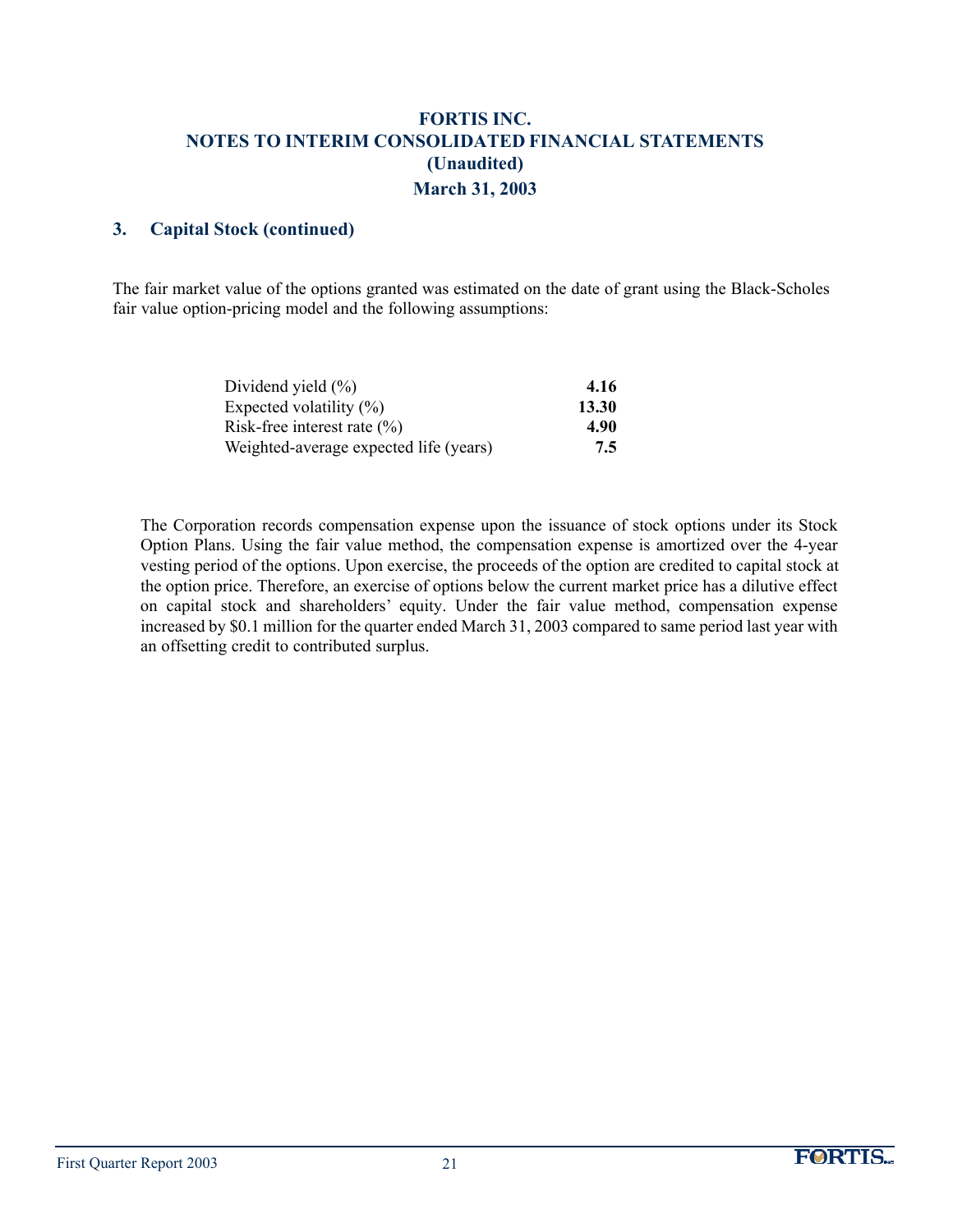| $5 - 2 + 2 = 2$<br>$\mathbf{I}$<br>Í |
|--------------------------------------|
|                                      |
| i<br>i<br>S                          |
| l                                    |
|                                      |

Information by reportable segment is as follows:

| Consolidated                                                 | 235,429<br>162,868<br>20,151                                   | 52,316<br>20,315<br>11,55<br>11,53  |                                          | 19,961          | 59,674                          | 2,020,051          | 33,383               |
|--------------------------------------------------------------|----------------------------------------------------------------|-------------------------------------|------------------------------------------|-----------------|---------------------------------|--------------------|----------------------|
| Eliminations<br>inter-segnent                                | $(4,814)$<br>$(1,569)$                                         | $(3,245)$<br>$(3,245)$              |                                          |                 |                                 | (35,453)           |                      |
| Corporate                                                    | 132<br>5,556<br>914                                            | 4,500<br>3,507)                     | $\circledS$                              | 1,716           |                                 | 271,639            | 7,748                |
| Properties<br>Fortis                                         | 1,047<br>23,603<br>16,139                                      | 6,417<br>4,140<br>1,108             |                                          | 1169            |                                 | 305,052            | 842                  |
| <b>BECOL</b>                                                 | 453<br>2,074<br>441                                            | 1,180<br>2,005                      |                                          | (839)           |                                 | 95,603             | 30                   |
| Belize<br>Electricity                                        | 2,013<br>17,297<br>11,763                                      | 3,521<br>1,662                      | $\overline{5}$<br>239                    | 1.108           |                                 | 219,971            | 5,782                |
| Electric<br>Maritime                                         | 24,975<br>16,923<br>2,444                                      | 5,608<br>2,364<br>1,406             |                                          | 1,838           | 19,858                          | 257,488            | 3,011                |
| Fortis<br><b>Intario</b>                                     | $42,160$<br>$28,785$<br>$2,455$                                | 0,920<br>2,333<br>3,435             |                                          | 5,152           | 39,816                          | 160,324            | 1,251                |
| oundland<br>Power<br>ĕ                                       | 124,578<br>89,472<br>11,607                                    | 23,499<br>7,505                     | 6,024<br>$\overline{13}$                 | 9.817           |                                 | 745,427            | 14,619               |
| (in thousands of dollars)<br>March 31, 2003<br>Quarter ended | Operating revenues<br><b>Perating expenses</b><br>Amortization | Operating income<br>Finance charges | Non-controlling interest<br>Income taxes | Earnings (Loss) | Identifiable assets<br>Goodwill | excluding Goodwill | Capital expenditures |

| Consolidated                                                 | $\begin{array}{c} 182,756 \\ 122,231 \\ 17,763 \end{array}$     | $42,762$<br>17,559<br>9,457<br>9,32                                                  | 32,838<br>14,994            | 47,249<br>1,650,069                                                |
|--------------------------------------------------------------|-----------------------------------------------------------------|--------------------------------------------------------------------------------------|-----------------------------|--------------------------------------------------------------------|
| Eliminations<br>Inter-segment                                | $(4,038)$<br>$(2,392)$                                          | 0.646)<br>C.646)                                                                     |                             | (31,393)                                                           |
| Corporate                                                    | 2,751<br>325<br>148                                             | 233<br>2365<br>26                                                                    | (275)                       | 123,705<br>7,144                                                   |
| Fortis<br>Properties                                         | $\begin{array}{c} 18,261 \\ 12,258 \\ 1,065 \end{array}$        | 4,938<br>3,066<br>938                                                                | $\mathfrak{B}4$             | 244,225<br>15,309                                                  |
| <b>BECOL</b>                                                 | 2,821<br>379<br>426                                             | $\mathbb{Z}$<br>2,016<br>1,972                                                       | $\overline{17}$             | 108,956<br>107                                                     |
| Electicity<br>Belize                                         | $\begin{array}{c} 18.158 \\ 12.173 \\ 2.124 \end{array}$        | $3,861$<br>$1,785$<br>$224$<br>602                                                   | 1.250                       | 217,859<br>3,626                                                   |
| Electric<br>Maritime                                         | 25,099<br>17,034<br>2,446                                       | 5,619<br>2,497<br>1,401                                                              | 19,858<br>1,721             | 3,740<br>252,601                                                   |
| Fortis<br>Ontario                                            | 4,280<br>1,929<br>386                                           | <u>ន្ទ</u> ី ដី នី                                                                   | 12,980<br>1,071             | 398<br>34,172                                                      |
| Power<br>evfoundland                                         | 115,424<br>80,525<br>11,168                                     | $23,731$<br>$6,634$<br>$6,668$<br>IS3                                                | 10.276                      | 16,925<br>699.944                                                  |
| (in thousands of dollars)<br>March 31, 2002<br>Quarter ended | <b>Operating revenues</b><br>Operating expenses<br>Amortization | Non-controlling interest<br><b>Perating</b> income<br>inance charges<br>Income taxes | Earnings (Loss)<br>Goodwill | excluding Goodwill<br>Capital expenditures<br>Identifiable assets, |

<sup>1</sup> Earnings received from Caribbean Utilities Company, Ltd. are included in Corporate operating revenues. Refer to note 5 to the interim consolidated financial statements.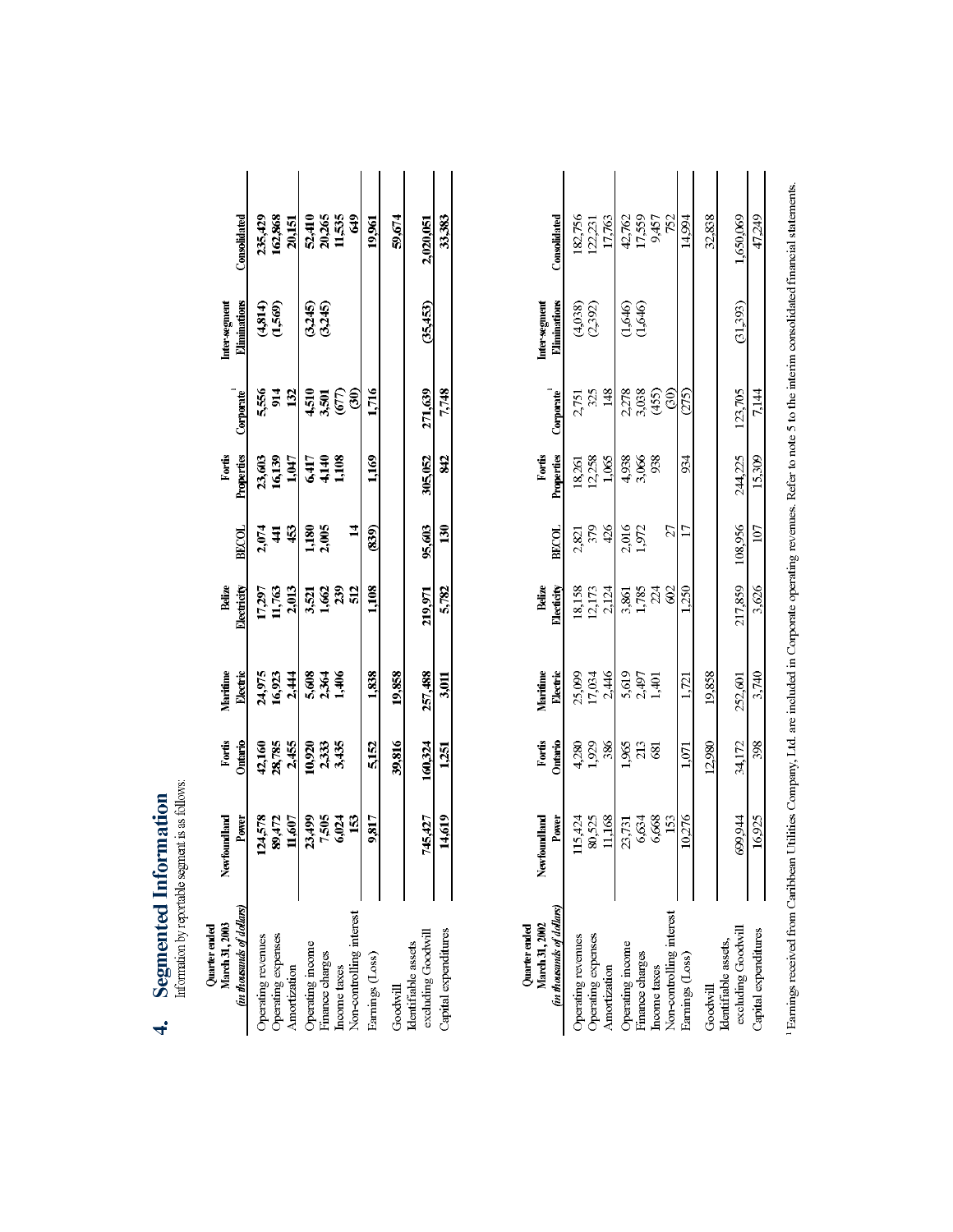#### **5. Business Acquisition**

On January 30, 2003, the Corporation acquired, through its wholly owned subsidiary, Fortis Energy (Bermuda) Ltd, an additional 3,863,695 Class A Ordinary Shares of Caribbean Utilities Company, Ltd. ("Caribbean Utilities") for a purchase price of US\$11.90 per share. This acquisition represents approximately 15.9 per cent of the outstanding Class A Ordinary Shares of Caribbean Utilities, which increases the Corporation's holding to approximately 38 per cent. As a result, Fortis commenced accounting for its investment in Caribbean Utilities on an equity basis effective February 1, 2003. Previously, the Corporation accounted for this investment on a cost basis whereby only the dividends received from Caribbean Utilities were recorded in earnings.

#### **6. Long-term Debt**

Belize Electricity secured a BZ\$10 million, 10.5 per cent 5-year loan from the First Caribbean Bank. This loan was secured to finance the Company's rate stabilization account. As of March 31, 2003, only BZ\$2.5 million had been drawn on this facility.

#### **7. Subsequent Event**

Subsequent to the quarter end, FortisOntario acquired the operating subsidiaries of Granite Power Corporation (collectively, "Granite Power") for \$8.7 million. Granite Power distributes electricity to approximately 3,800 customers primarily situated in Gananoque, Ontario and generates electricity from 5 hydroelectric generating stations with a combined capacity of 6 megawatts.

*Fortis Inc., on occasion, may include forward-looking statements in its media releases, in other filings with Canadian regulators, in reports to shareholders and in other communications. By their very nature, forward-looking statements are subject to certain risks and uncertainties that may cause actual results to vary from plans, objectives and estimates. Such risks and uncertainties include, but are not limited to, general economic, market and business conditions; regulatory developments, weather, competition, etc. Fortis Inc. cautions readers that should certain risks or uncertainties materialize, or should underlying assumptions prove incorrect, actual results may vary significantly from those expected.*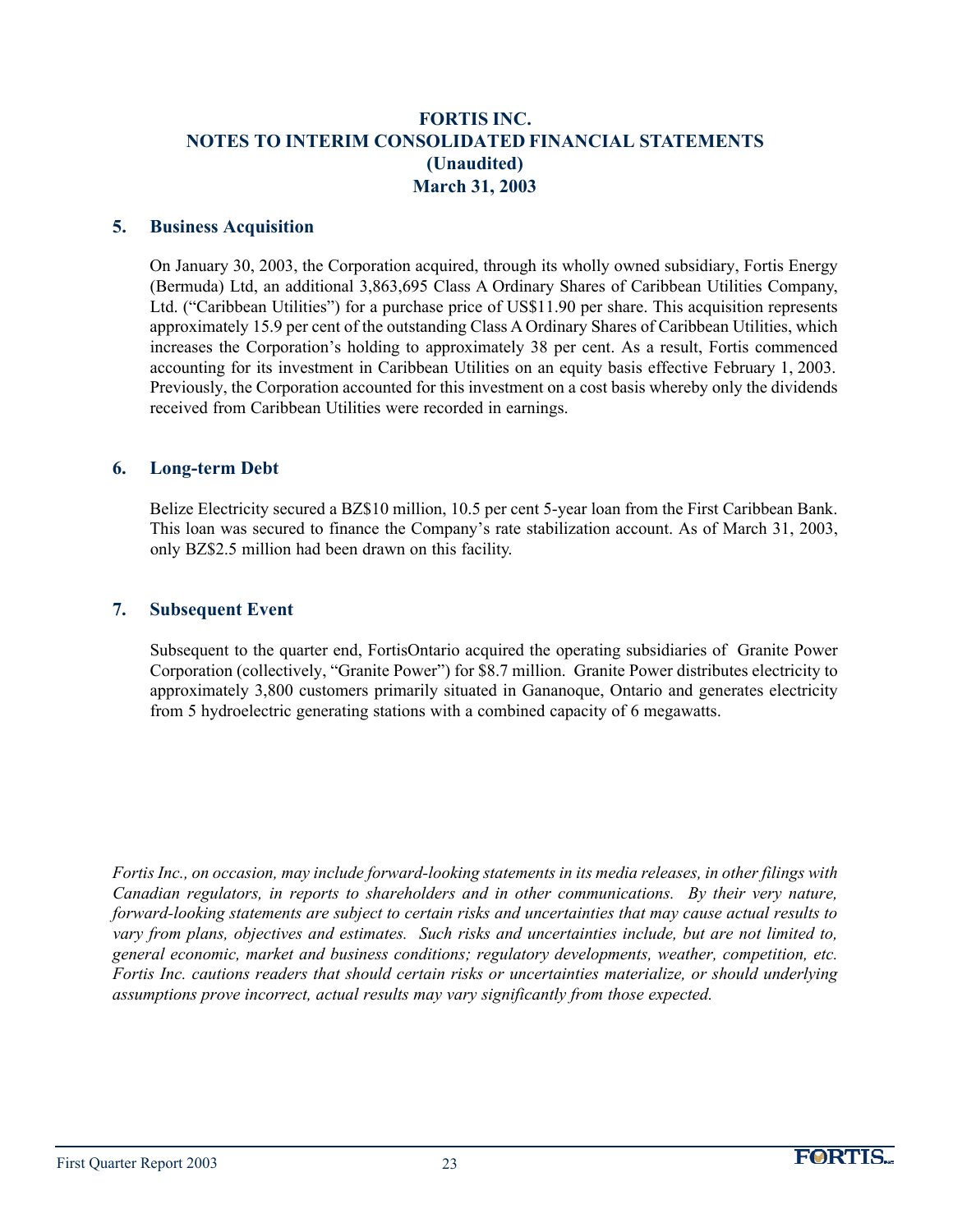# **Dates – Dividends\* and Earnings**

# **Expected Earnings Release Dates**

August 5, 2003 October 30, 2003 February 10, 2004 April 28, 2004

### **Expected Dividend Record Dates**

| August 8, 2003   | November 7, 2003 |
|------------------|------------------|
| February 6, 2004 | May 7, 2004      |

## **Expected Dividend Payment Dates**

| June 1, 2003  | September 1, 2003 |
|---------------|-------------------|
| March 1, 2004 | December 1, 2004  |

*\* The declaration and payment of dividends are subject to Board of Directors'approval.*

### **Registrar and Transfer Agent**

Computershare Trust Company of Canada 9th Floor, 100 University Avenue Toronto, ON M5J 2Y1 T: 514-982-7270 or 1-800-564-6253 F: 416-263-9394 or 1-888-453-0330 E: caregistryinfo@computershare.com W: www.computershare.com

#### **Share Listings**

Common Shares trade on the Toronto Stock Exchange under the symbol FTS.

| <b>Share Price</b><br><b>Quarter Ended March 31</b> |       |       |  |  |
|-----------------------------------------------------|-------|-------|--|--|
|                                                     | 2003  | 2002  |  |  |
| <b>High</b>                                         | 53.25 | 49.75 |  |  |
| Low                                                 | 46.50 | 44.00 |  |  |
| <b>Close</b>                                        | 49.85 | 48.55 |  |  |